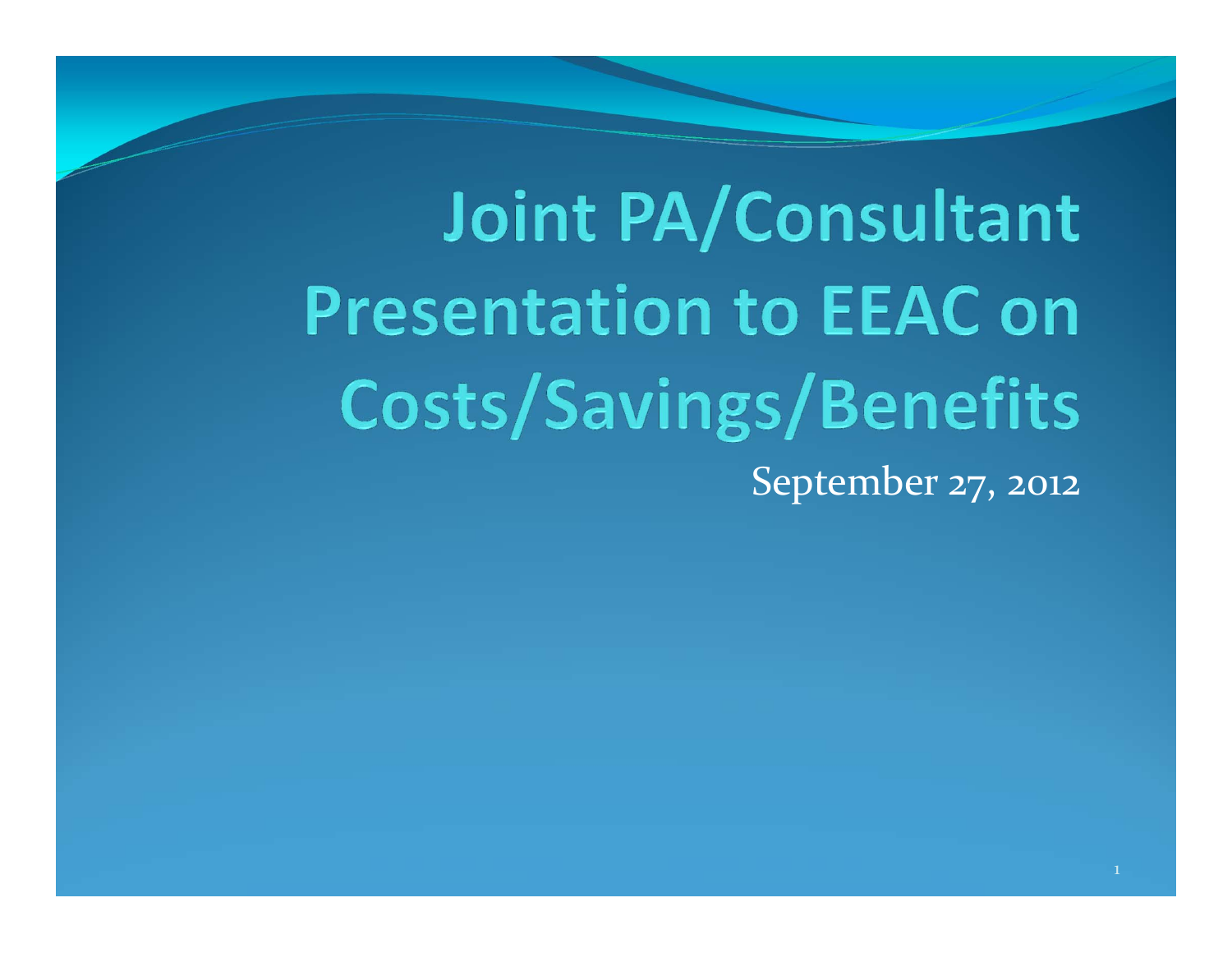#### Update – Ongoing efforts in response to Council comments on July draft of Three‐Year Plan

- PAs and consultants have engaged in additional analysis, including discussions on cost drivers
	- Multiple, data-driven conferences
	- Differences have been narrowed since July
- Savings are up for electric
- Costs are down for electric
- Gas savings and costs have increased since July filing
- Overarching goal of PAs and consultants is to satisfy all requirements of the GCA and seek all available cost‐effective energy efficiency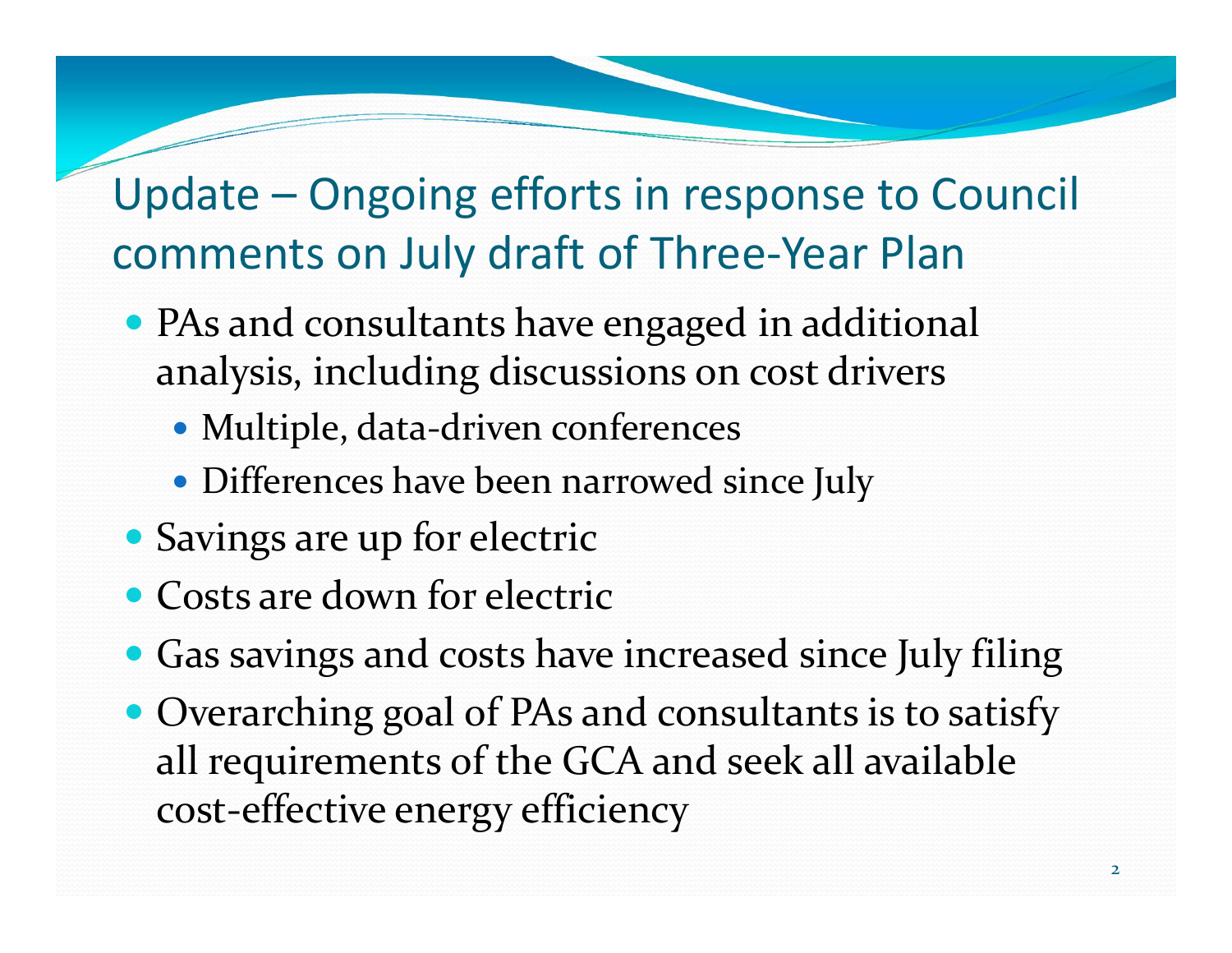### Overview of September Savings, Budgets and Cost to Achieve (Elec)

| 2013-2015                                |                            | <b>STATEWIDE</b> |                | <b>National Grid</b> | <b>NU</b>      |                        | <b>UNITIL</b>              |               | <b>CLC</b>                 |            |
|------------------------------------------|----------------------------|------------------|----------------|----------------------|----------------|------------------------|----------------------------|---------------|----------------------------|------------|
|                                          |                            |                  |                |                      |                |                        |                            |               |                            |            |
|                                          |                            |                  |                |                      |                |                        |                            |               |                            |            |
| Sales (MWh)                              |                            | 145, 184, 933    |                | 68,117,374           |                | 69,691,839             |                            | 1,388,005     |                            | 5,987,715  |
| <b>Annual Savings</b><br>(MWh)           |                            | 3,658,204        |                | 1,738,245            |                | 1,778,303              |                            | 23,572        |                            | 118,085    |
| Goals as % Of<br><b>Sales</b>            |                            | 2.52%            |                | 2.55%                |                | 2.55%                  |                            | 1.70%         |                            | 1.97%      |
|                                          |                            | \$1,508,526,758  | $\mathcal{L}$  | 650,478,101          | $\mathfrak{L}$ | 758,929,966            | $\mathfrak{S}$             | 15,548,607 \$ |                            | 83,570,083 |
| <b>Budgets</b><br>Cost per Annual<br>kWh | $\boldsymbol{\mathcal{L}}$ | 0.412            | $\mathfrak{S}$ | 0.374                | $\mathcal{S}$  | 0.427                  | $\boldsymbol{\mathsf{S}}$  | 0.660         | $\boldsymbol{\mathcal{S}}$ | 0.708      |
| <b>Lifetime Savings</b>                  |                            | 40,023,848       |                | 17,488,047           |                | 21,061,122             |                            | 301,211       |                            | 1,173,469  |
| Cost per Lifetime<br><b>kWh</b>          | $\boldsymbol{\mathcal{S}}$ | 0.0377           | $\mathcal{S}$  | 0.0372               |                | $\mathcal{S}$<br>0.036 | $\boldsymbol{\mathcal{S}}$ | 0.0516        | $\mathfrak{F}$             | 0.0712     |
|                                          |                            |                  |                |                      |                |                        |                            |               |                            | 3          |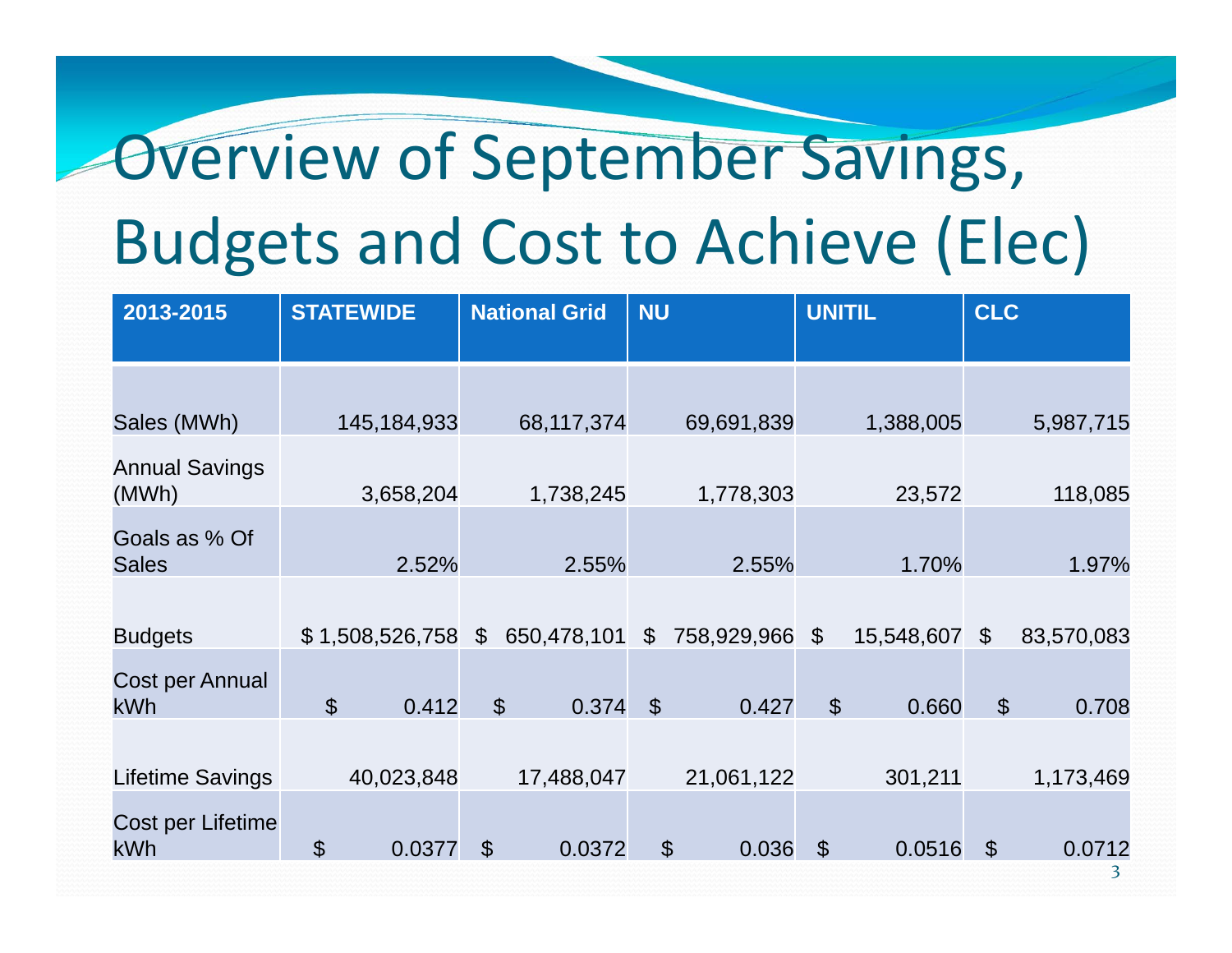### Overview of September Savings, Budgets and Cost to Achieve (Gas)

| 2013-2015                            | <b>STATEWIDE</b> | <b>National</b><br><b>Grid</b> | <b>NSTAR</b> | <b>CMA</b>  | <b>BERKSHIRE</b> | <b>UNITIL</b> | <b>NEG</b>               |
|--------------------------------------|------------------|--------------------------------|--------------|-------------|------------------|---------------|--------------------------|
|                                      |                  |                                |              |             |                  |               |                          |
| <b>Sales (Millions</b><br>of Therms) | 6,458.8          | 3,454.1                        | 1,479.3      | 1,110.8     | 190.5            | 74.0          | 150.1                    |
| Annual<br><b>Savings</b><br>(Therms) | 69,694,770       | 38,680,463                     | 16,303,137   | 11,659,775  | 1,315,840        | 542,164       | 1,193,391                |
|                                      |                  |                                |              |             |                  |               |                          |
| Goals as % Of<br><b>Sales</b>        | 1.08%            | 1.12%                          | 1.10%        | 1.05%       | 0.69%            | 0.73%         | 0.79%                    |
| Lifetime<br><b>Savings</b>           | 907,495,813      | 456,088,889                    | 225,559,720  | 176,584,375 | 23,801,485       | 9,296,424     | 16,164,920               |
| <b>Budgets</b><br>(millions of $$$ ) | \$533.6          | \$307.9                        | \$113.3      | \$86.6      | \$11.6           | \$4.7         | \$9.4                    |
|                                      |                  |                                |              |             |                  |               |                          |
| \$/annual therm                      | \$7.66           | \$7.96                         | \$6.95       | \$7.43      | \$8.86           | \$8.66        | \$7.88                   |
| \$/lifetime<br>therm                 |                  |                                |              | \$0.49      | \$0.49           | \$0.50        |                          |
|                                      | \$0.59           | \$0.68                         | \$0.50       |             |                  |               | \$0.58<br>$\overline{4}$ |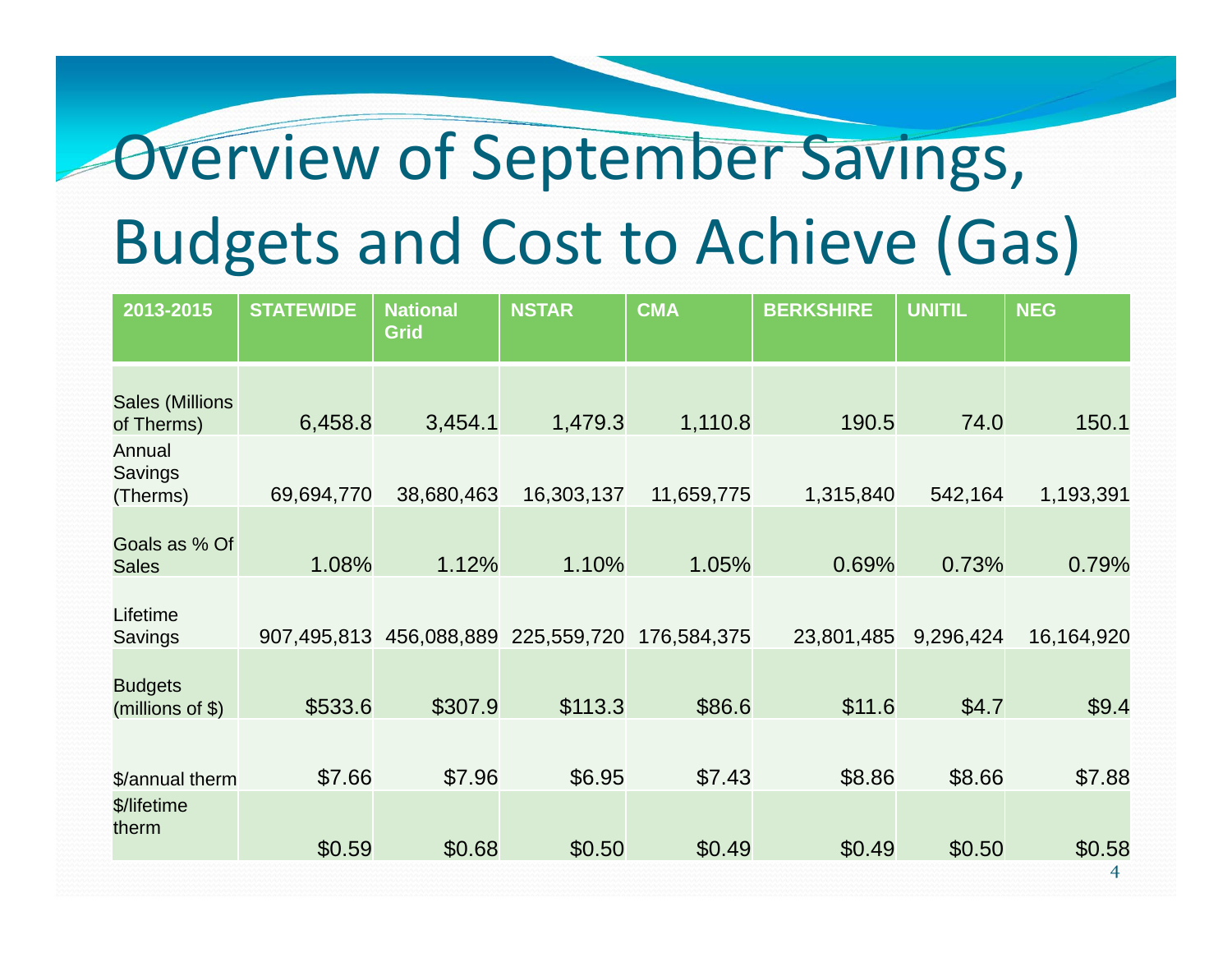## Savings

- Discussions have focused on annual savings as a percent of projected sales
	- Targets have been discussed based on this tool of measurement
- PAs and consultants have come to consensus on recommended annual savings <u>targets</u> for gas and electric
- Difference between targets and PA proposed savings reflects fact that not all PAs are proposing to achieve savings target based upon service area characteristics
- Lifetime savings also an important factor for PAs and consultants, but specific lifetime targets have not been agreed to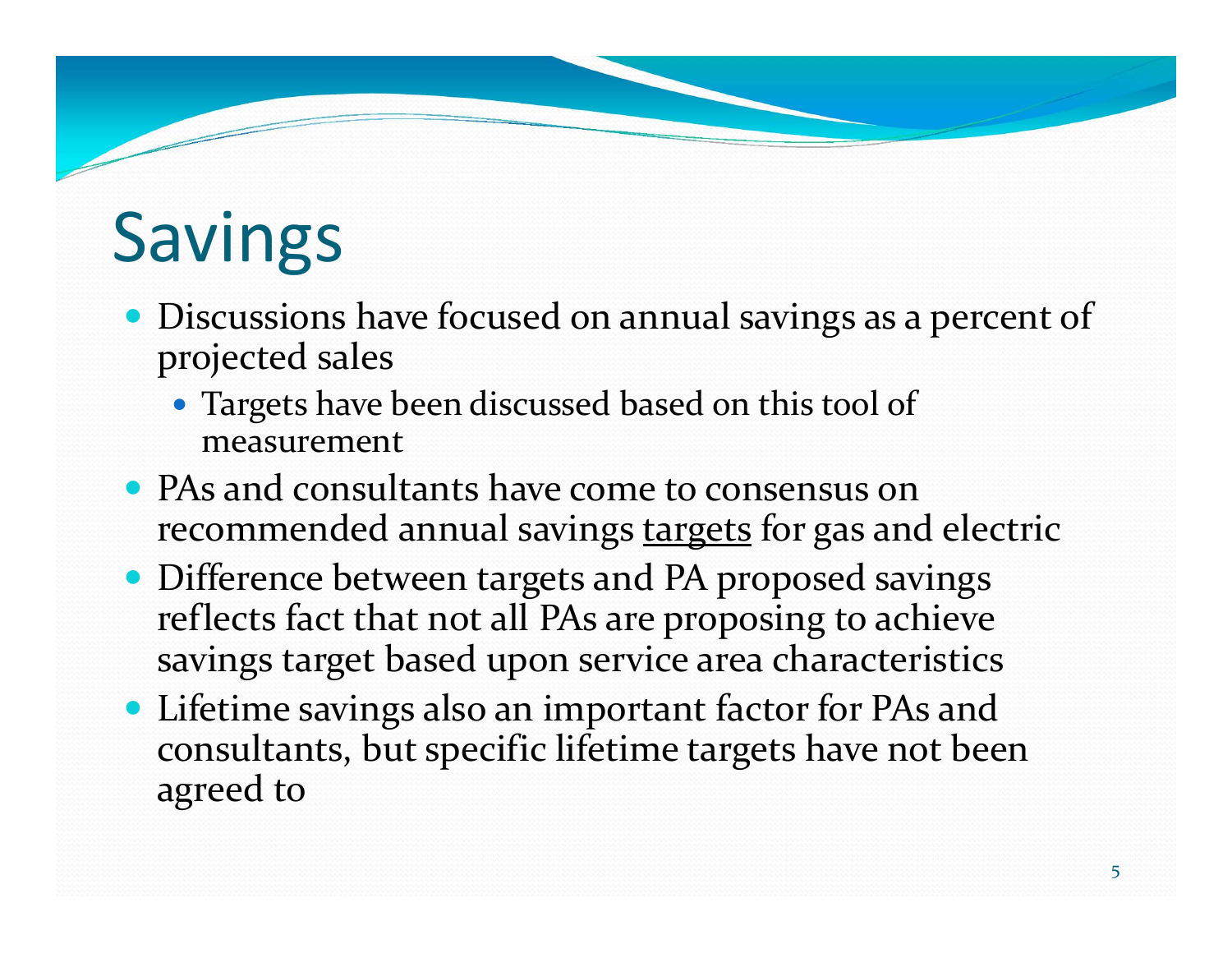## Savings (Electric)

| <b>ELECTRIC</b>    | <b>July</b> | <b>September</b> | <b>Change</b> | % Change  |
|--------------------|-------------|------------------|---------------|-----------|
| <b>PAS</b>         | 3,603,529   | 3,658,204        | 54,945        | 1.5%      |
| <b>Consultants</b> | 3,776,006   | 3,702,815        | (73, 191)     | $(2.0\%)$ |
| <b>Difference</b>  | 172,747     | 44,611           |               |           |
| % Difference       | 4.6%        | 1.2%             |               |           |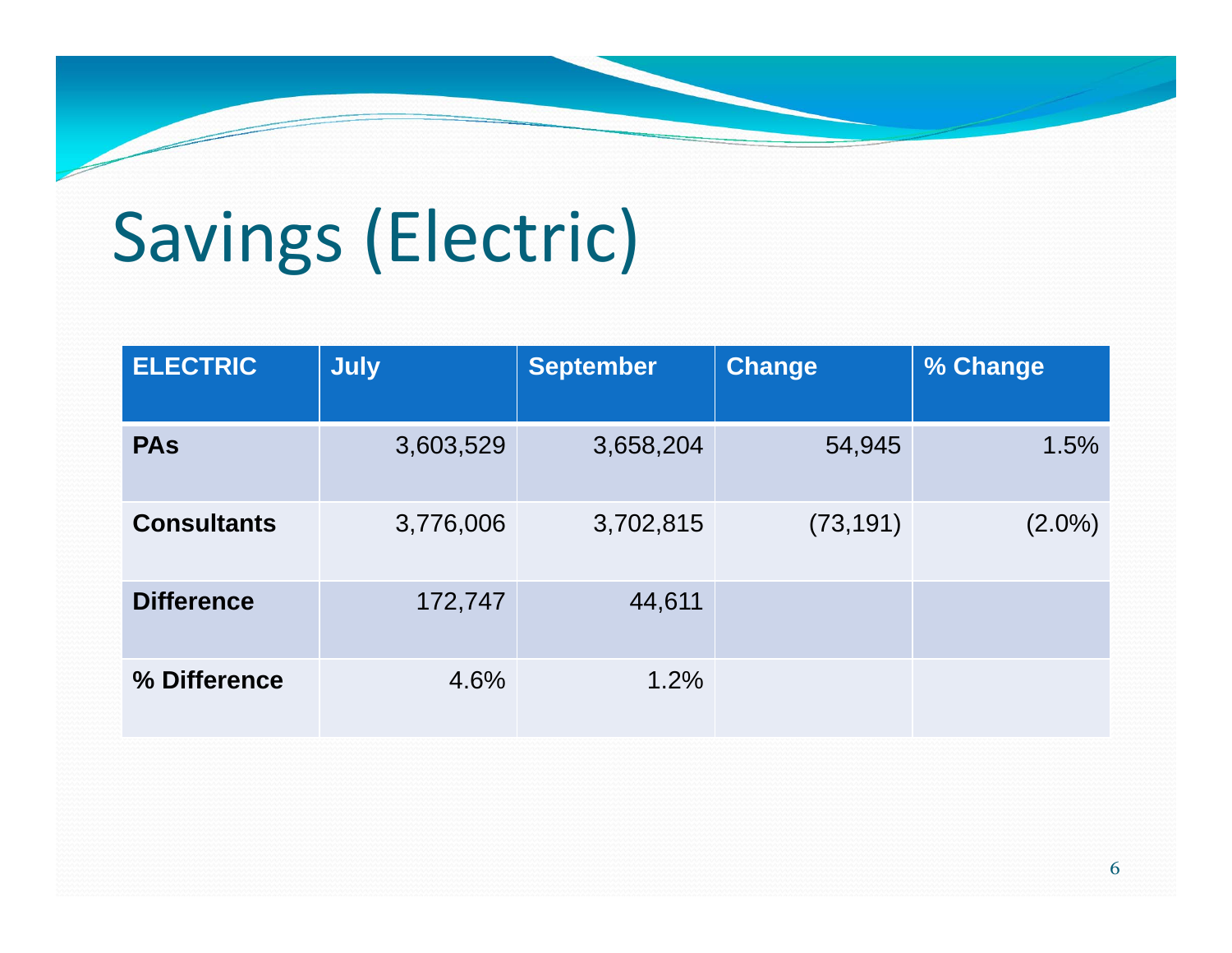### Electric Savings as <sup>a</sup> % of Retail Sales by PA

|                      |       | <b>July 2nd Plan</b> |       |       | <b>Sept 18th Plan</b> |       |  |
|----------------------|-------|----------------------|-------|-------|-----------------------|-------|--|
|                      | 2013  | 2014                 | 2015  | 2013  | 2014                  | 2015  |  |
| <b>Statewide</b>     | 2.47% | 2.49%                | 2.49% | 2.48% | 2.51%                 | 2.56% |  |
| <b>National Grid</b> | 2.50% | 2.52%                | 2.53% | 2.51% | 2.55%                 | 2.60% |  |
| <b>NSTAR</b>         | 2.51% | 2.55%                | 2.55% | 2.50% | 2.55%                 | 2.60% |  |
| <b>WMECo</b>         | 2.53% | 2.54%                | 2.52% | 2.51% | 2.56%                 | 2.61% |  |
| <b>CLC</b>           | 1.70% | 1.61%                | 1.62% | 2.09% | 1.92%                 | 1.90% |  |
| <b>Unitil</b>        | 1.66% | 1.68%                | 1.68% | 1.66% | 1.70%                 | 1.73% |  |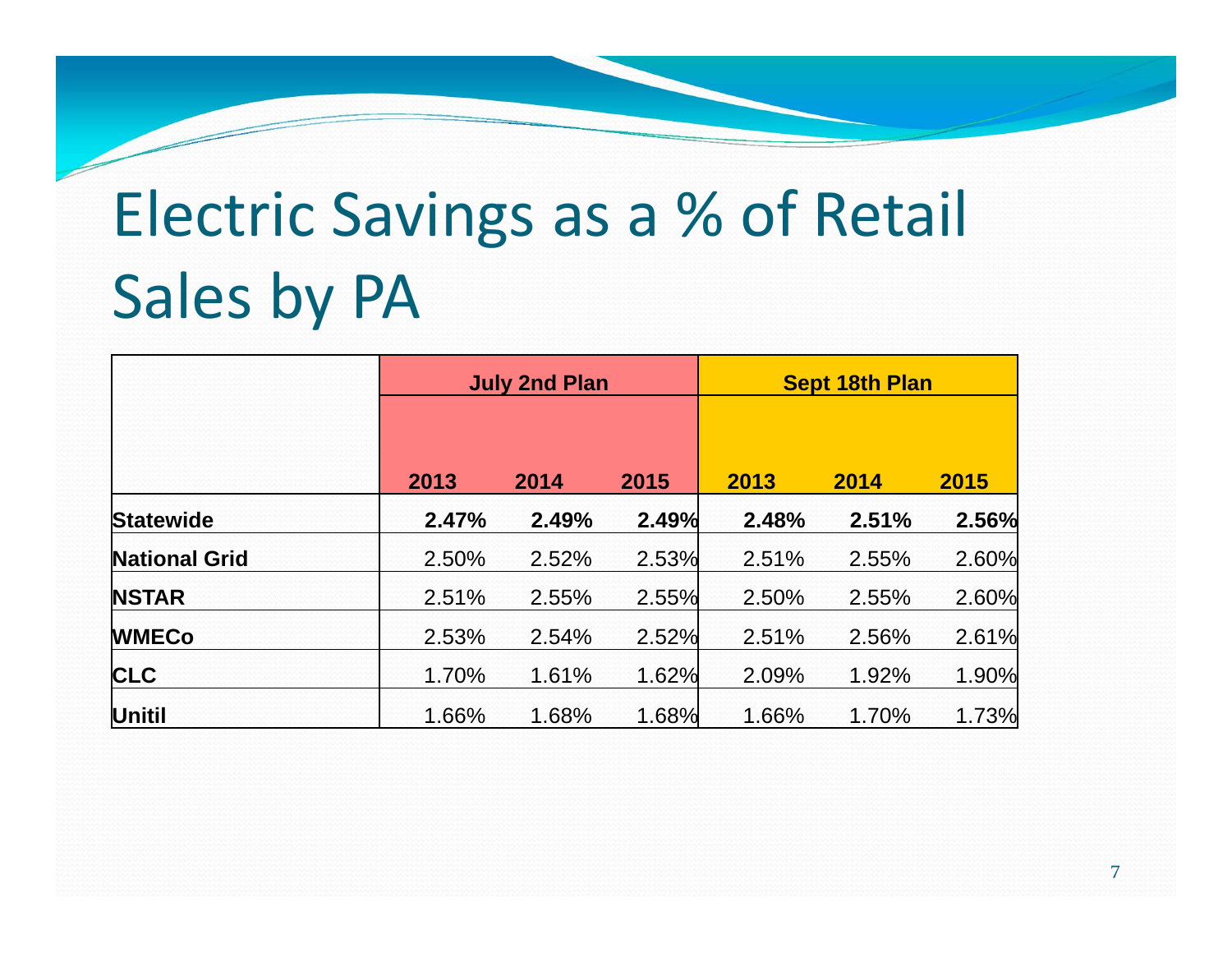## Savings in MWh by PA

|                                | <b>JULY</b> |         |         | <b>SEPTEMBER</b> |         |         | <b>CHANGE</b> |       |        |
|--------------------------------|-------------|---------|---------|------------------|---------|---------|---------------|-------|--------|
| <b>Annual Savings</b><br>(MWh) | 2013        | 2014    | 2015    | 2013             | 2014    | 2015    | 2013          | 2014  | 2015   |
| National Grid                  | 552,451     | 574,618 | 587,764 | 553,575          | 579,466 | 605,204 | 1,125         | 4,847 | 17,440 |
|                                |             |         |         |                  |         |         |               |       |        |
| Northeast Utilities            | 583,729     | 591,731 | 591,270 | 581,052          | 592,878 | 604,373 | (2,677)       | 1,147 | 13,104 |
| <b>Unitil</b>                  | 7,677       | 7,757   | 7,753   | 7,677            | 7,868   | 8,027   | (0)           | 111   | 274    |
| Cape Light Compact             | 33,939      | 32,195  | 32,376  | 41,835           | 38,308  | 37,941  | 7,897         | 6,113 | 5,565  |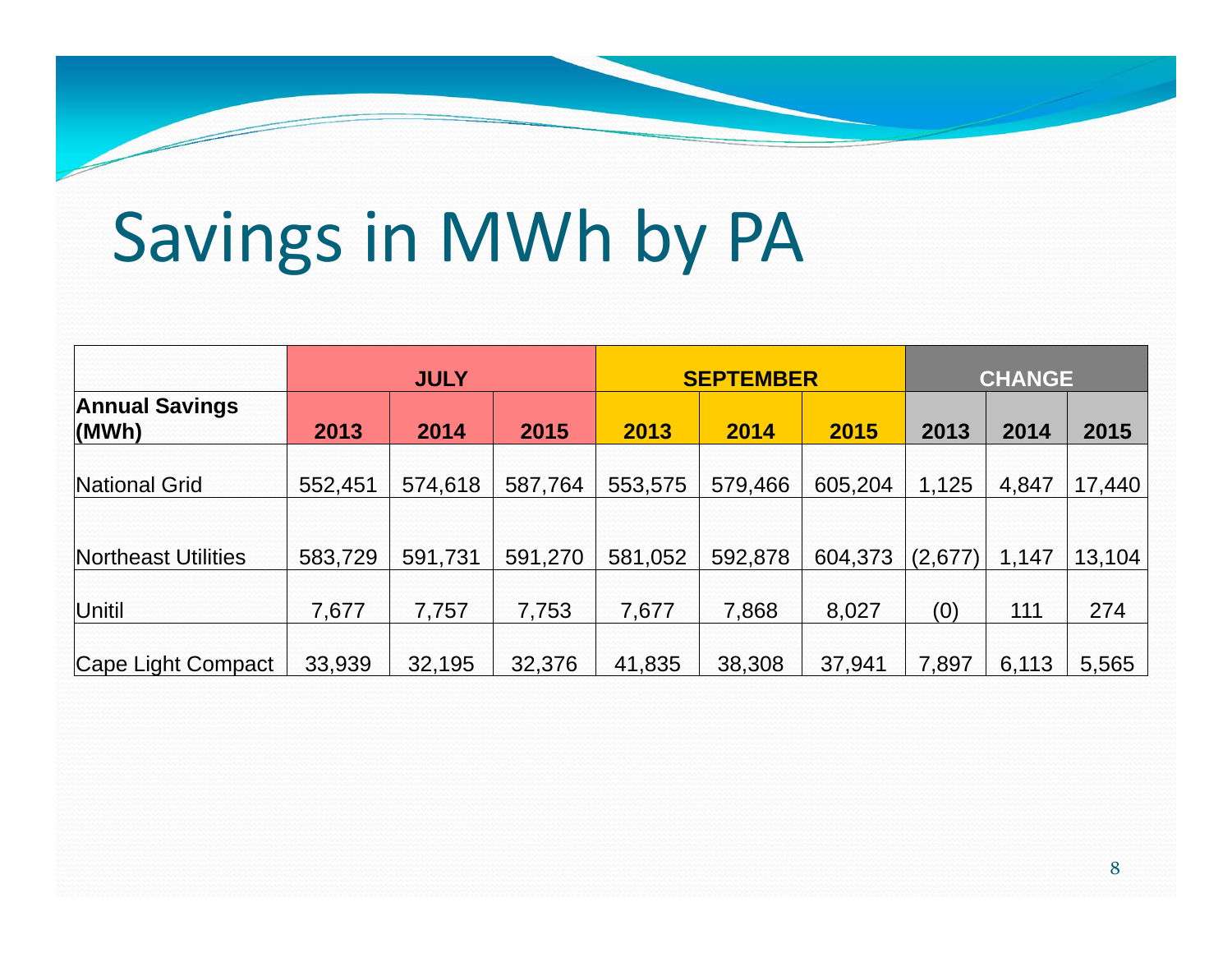#### Electric Savings as a % of Retail Sales by PA & Sector

|                                            | <b>Sept 18th Plan</b> |       |       |  |  |
|--------------------------------------------|-----------------------|-------|-------|--|--|
|                                            | 2013                  | 2014  | 2015  |  |  |
| <b>Statewide</b>                           | 2.48%                 | 2.51% | 2.56% |  |  |
| <b>Residential (total)</b>                 | 2.11%                 | 2.33% | 2.41% |  |  |
| Low-Income (total)                         | 1.38%                 | 1.26% | 1.17% |  |  |
| <b>Commercial &amp; Industrial (total)</b> | 2.75%                 | 2.70% | 2.75% |  |  |
| <b>National Grid</b>                       | 2.51%                 | 2.55% | 2.60% |  |  |
| <b>Residential (total)</b>                 | 2.18%                 | 2.46% | 2.58% |  |  |
| <b>Low-Income (total)</b>                  | 1.20%                 | 1.06% | 0.93% |  |  |
| <b>Commercial &amp; Industrial (total)</b> | 2.83%                 | 2.73% | 2.78% |  |  |
| <b>NSTAR</b>                               | 2.50%                 | 2.55% | 2.60% |  |  |
| <b>Residential (total)</b>                 | 1.96%                 | 2.19% | 2.26% |  |  |
| Low-Income (total)                         | 2.93%                 | 2.71% | 2.65% |  |  |
| <b>Commercial &amp; Industrial (total)</b> | 2.69%                 | 2.68% | 2.72% |  |  |
| <b>CLC</b>                                 | 2.09%                 | 1.92% | 1.90% |  |  |
| <b>Residential (total)</b>                 | 1.66%                 | 1.62% | 1.60% |  |  |
| <b>Low-Income (total)</b>                  | 2.28%                 | 2.66% | 3.15% |  |  |
| <b>Commercial &amp; Industrial (total)</b> | 2.59%                 | 2.22% | 2.17% |  |  |
| <b>Unitil</b>                              | 1.66%                 | 1.70% | 1.73% |  |  |
| <b>Residential (total)</b>                 | 0.81%                 | 0.83% | 0.85% |  |  |
| Low-Income (total)                         | 0.37%                 | 0.37% | 0.38% |  |  |
| <b>Commercial &amp; Industrial (total)</b> | 2.34%                 | 2.40% | 2.45% |  |  |
| <b>WMECo</b>                               | 2.51%                 | 2.56% | 2.61% |  |  |
| <b>Residential (total)</b>                 | 2.96%                 | 2.94% | 2.86% |  |  |
| Low-Income (total)                         | 0.72%                 | 0.70% | 0.66% |  |  |
| <b>Commercial &amp; Industrial (total)</b> | 2.75%                 | 2.86% | 3.00% |  |  |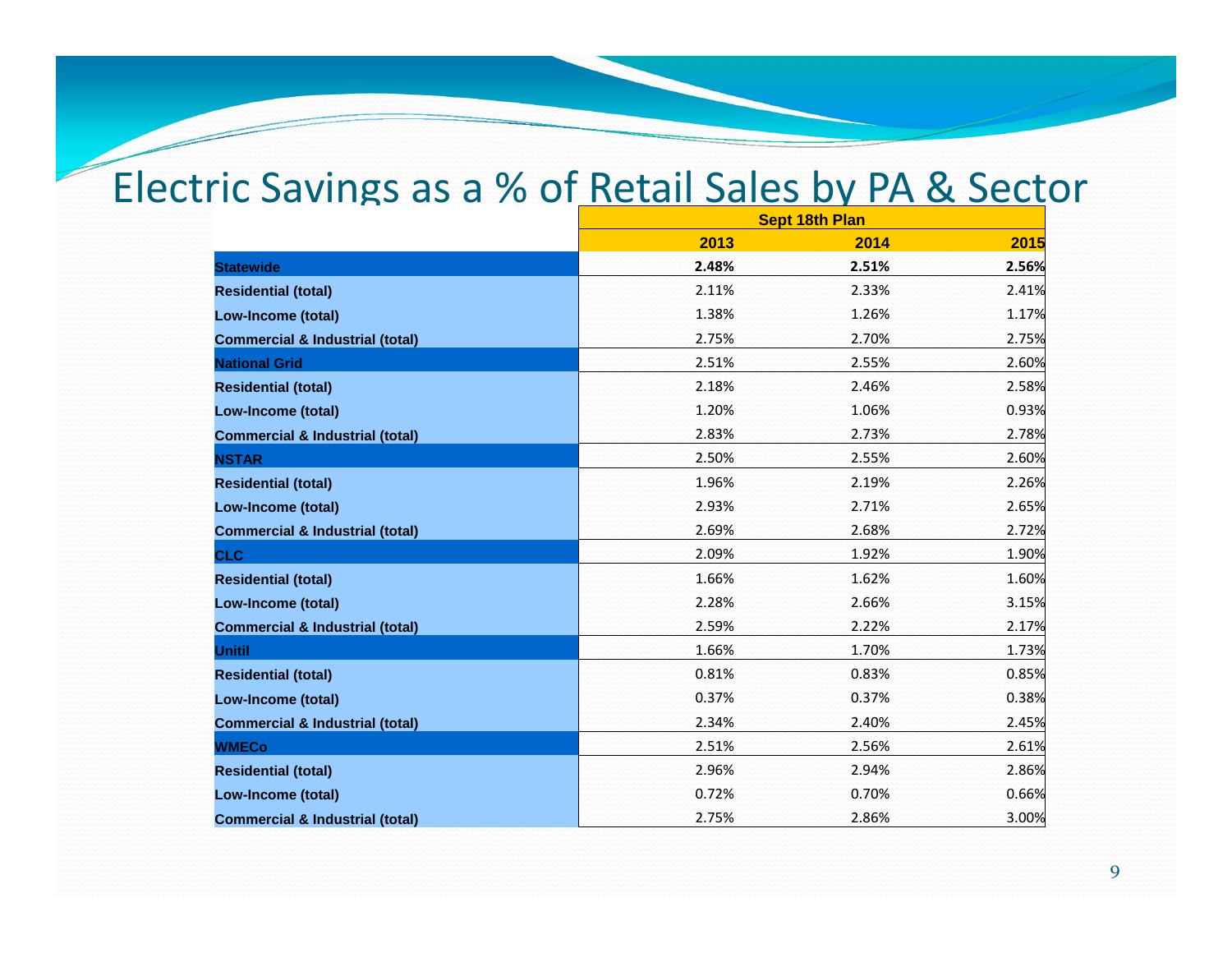# Savings (Gas)

| <b>GAS</b>         | <b>July</b> | <b>September</b> | Change         | % Change   |
|--------------------|-------------|------------------|----------------|------------|
| <b>PAS</b>         | 66,707,515  | 69,694,770       | 2,987,255      | 4.5%       |
| <b>Consultants</b> | 96,900,076  | 72,556,283       | (24, 343, 793) | $(25.1\%)$ |
| <b>Difference</b>  | 30,192,561  | 2,861,514        |                |            |
| % Difference       | 31.2%       | 3.9%             |                |            |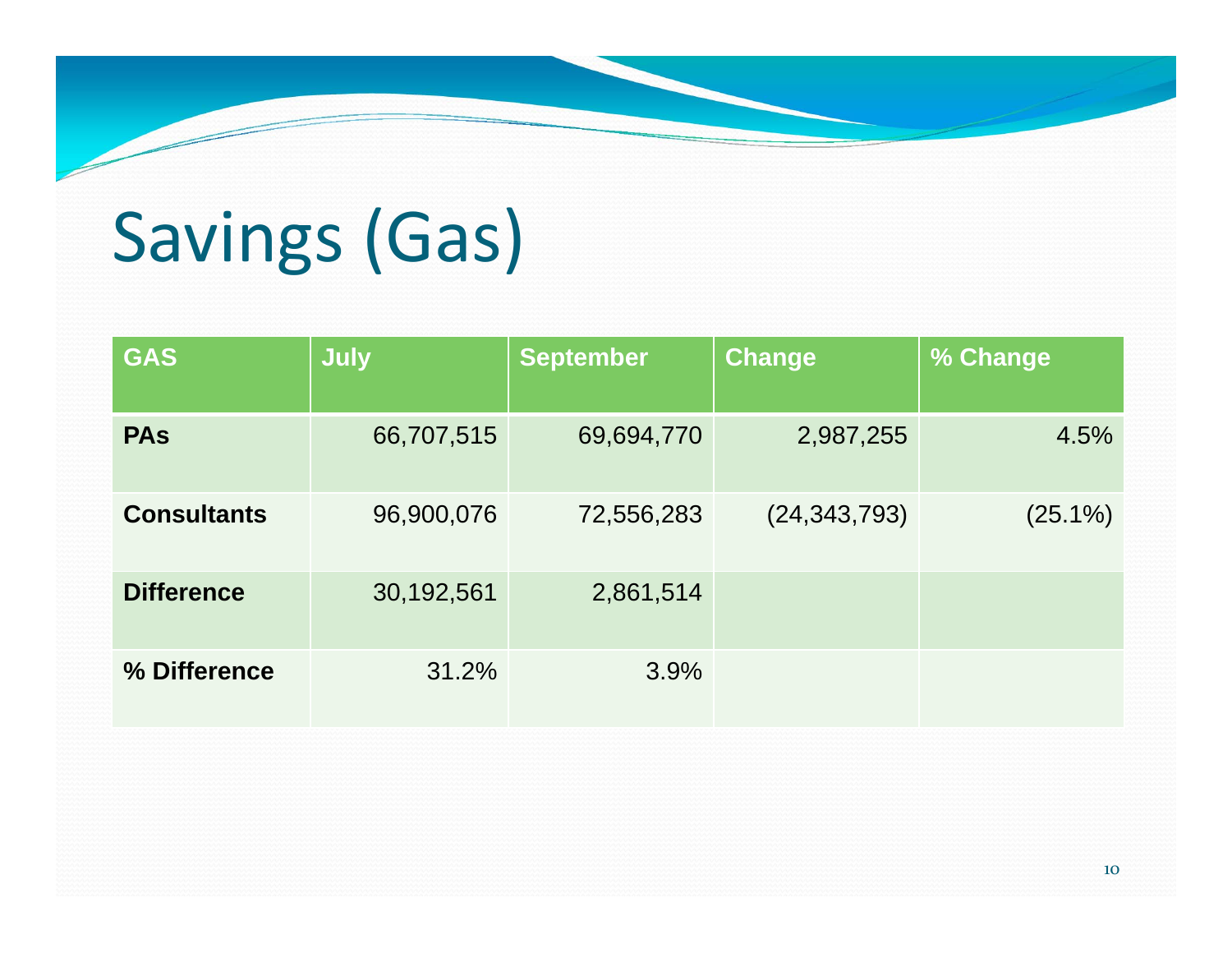#### Gas Savings as <sup>a</sup> % of Retail Sales by PA

|                      | <b>July 2nd Plan</b> |       |       | <b>Sept 18th Plan</b> |       |       |  |
|----------------------|----------------------|-------|-------|-----------------------|-------|-------|--|
|                      | 2013                 | 2014  | 2015  | 2013                  | 2014  | 2015  |  |
| <b>Statewide</b>     | 0.98%                | 1.05% | 1.06% | 1.01%                 | 1.10% | 1.12% |  |
| <b>National Grid</b> | 1.00%                | 1.10% | 1.11% | 1.03%                 | 1.16% | 1.17% |  |
| <b>NSTAR</b>         | 1.04%                | 1.05% | 1.06% | 1.05%                 | 1.10% | 1.18% |  |
| <b>CMA</b>           | 1.00%                | 1.03% | 1.05% | 1.02%                 | 1.05% | 1.09% |  |
| <b>NEG</b>           | 0.65%                | 0.65% | 0.66% | 0.79%                 | 0.80% | 0.80% |  |
| <b>Berkshire</b>     | 0.56%                | 0.57% | 0.68% | 0.65%                 | 0.69% | 0.74% |  |
| Unitil               | 0.63%                | 0.67% | 0.72% | 0.66%                 | 0.71% | 0.76% |  |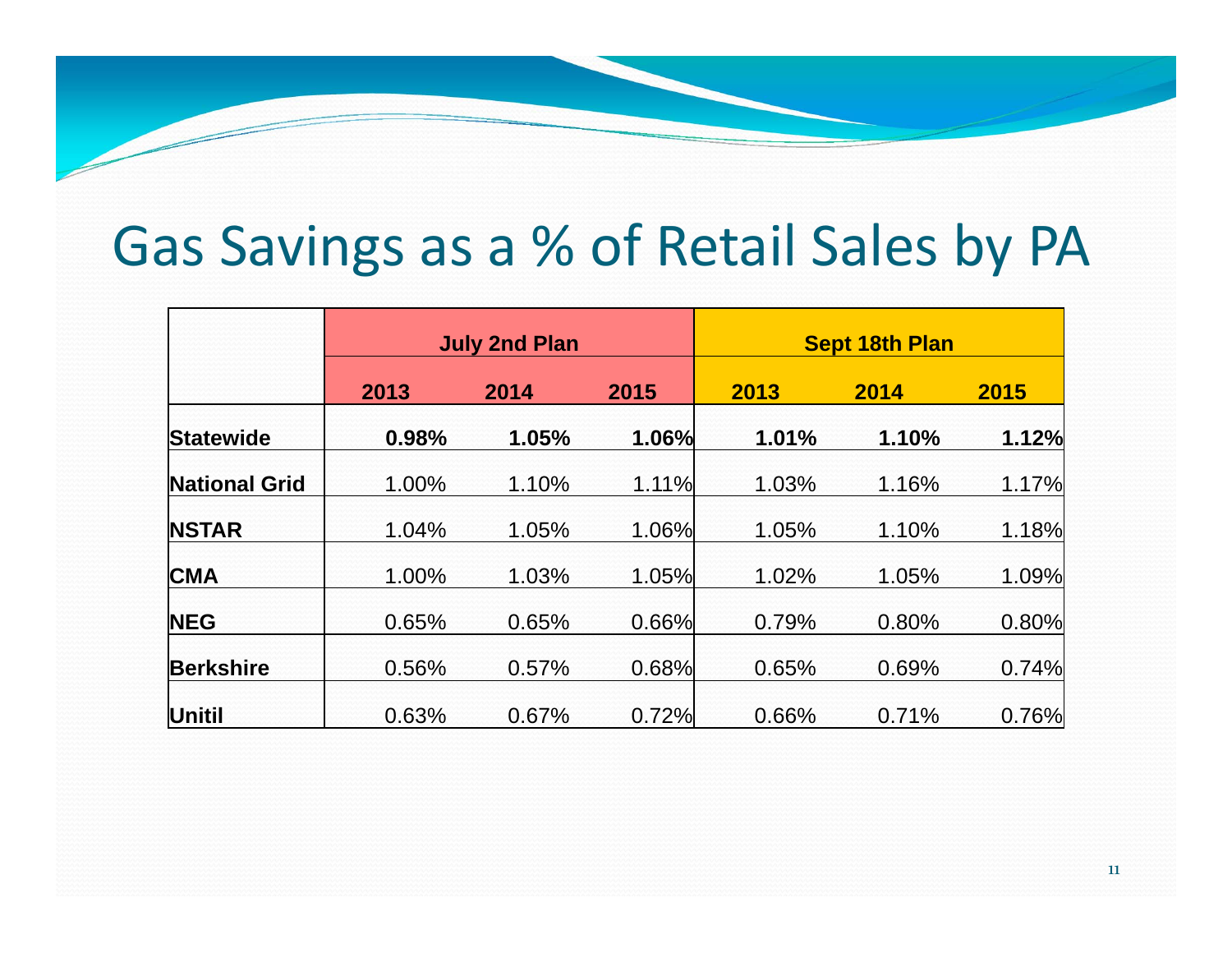## Savings in Therms by PA

|                                   | <b>JULY</b> |           |           | <b>SEPTEMBER</b> |                                                                           |           | <b>CHANGE</b> |                        |         |
|-----------------------------------|-------------|-----------|-----------|------------------|---------------------------------------------------------------------------|-----------|---------------|------------------------|---------|
| <b>Annual Savings</b><br>(Therms) | 2013        | 2014      | 2015      | 2013             | 2014                                                                      | 2015      | 2013          | 2014                   | 2015    |
|                                   |             |           |           |                  |                                                                           |           |               |                        |         |
| <b>National Grid</b>              |             |           |           |                  | 11,557,389 12,680,608 12,782,010 11,872,113 13,333,405 13,474,945 314,725 |           |               | 652,797                | 692,935 |
| Columbia                          | 3,694,842   | 3,818,715 | 3,919,078 | 3,774,545        | 3,881,981                                                                 | 4,003,249 | 79,703        | 63,266                 | 84,171  |
| <b>NSTAR</b>                      | 5,078,139   | 5,195,620 | 5,290,252 | 5,129,577        | 5,431,870                                                                 | 5,741,690 |               | 51,438 236,250 451,438 |         |
| <b>Berkshire</b>                  | 397,029     | 429,178   | 459,290   | 408,444          | 440,067                                                                   | 467,328   | 11,416        | 10,890                 | 8,037   |
| New England Gas                   | 280,875     | 287,754   | 338,124   | 393,284          | 397,991                                                                   | 402,115   | 112,409       | 110,238                | 63,991  |
| Unitil                            | 165,802     | 164,766   | 168,044   | 167,157          | 181,506                                                                   | 193,501   | 1,355         | 16,740                 | 25,457  |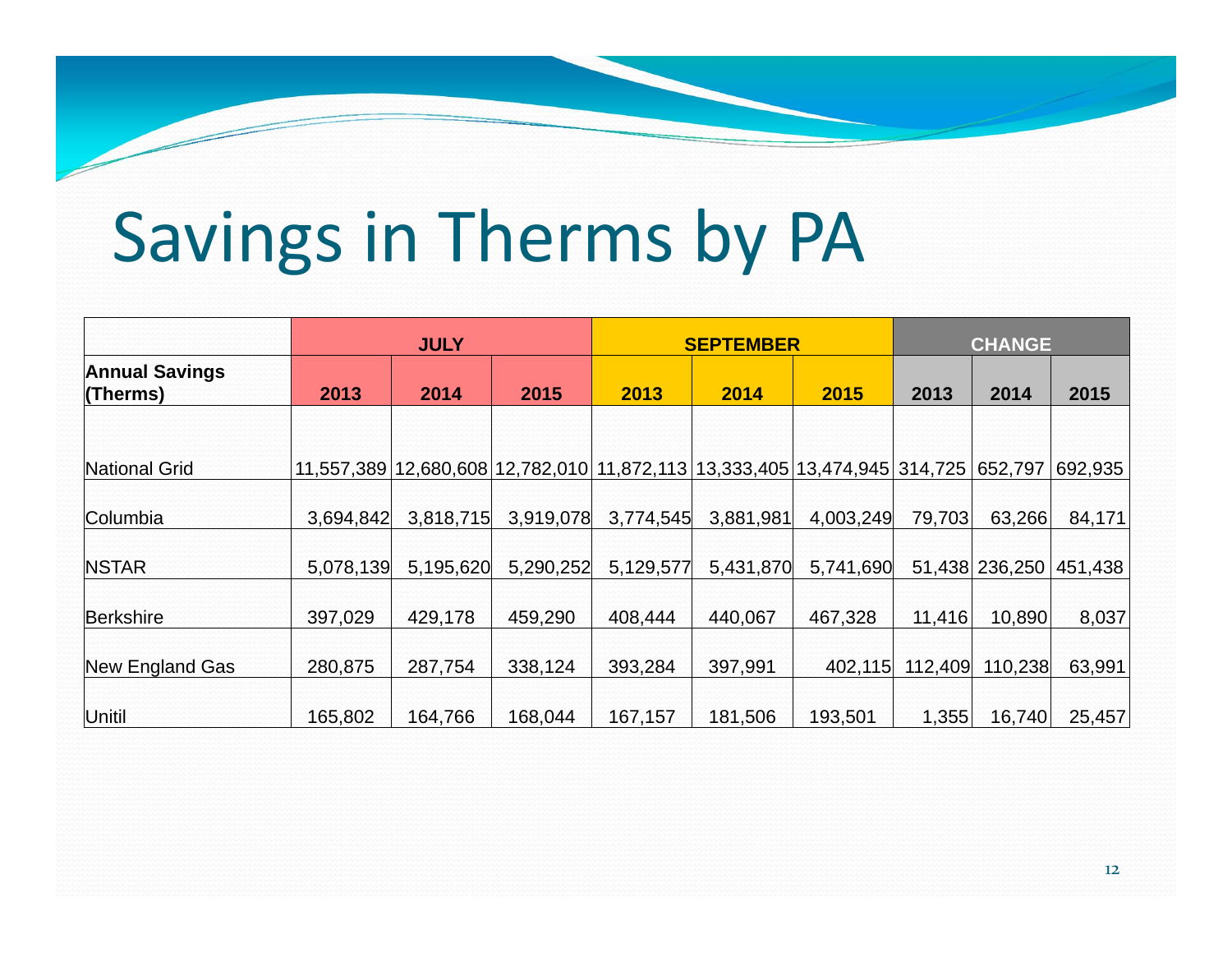#### Gas Savings as <sup>a</sup> % of Retail Sales by PA & Sector

|                                            |       | <b>Sept 18th Plan</b> |       |  |  |  |
|--------------------------------------------|-------|-----------------------|-------|--|--|--|
|                                            | 2013  | 2014                  | 2015  |  |  |  |
| <b>Statewide</b>                           | 1.01% | 1.10%                 | 1.12% |  |  |  |
| <b>Residential</b>                         | 0.92% | 1.03%                 | 1.02% |  |  |  |
| <b>Low Income</b>                          | 1.28% | 1.48%                 | 1.51% |  |  |  |
| <b>Commercial &amp; Industrial (total)</b> | 1.08% | 1.15%                 | 1.21% |  |  |  |
| <b>National Grid</b>                       | 1.03% | 1.16%                 | 1.17% |  |  |  |
| <b>Residential</b>                         | 1.06% | 1.26%                 | 1.24% |  |  |  |
| <b>Low Income</b>                          | 2.01% | 2.05%                 | 2.01% |  |  |  |
| C&I                                        | 0.92% | 0.99%                 | 1.02% |  |  |  |
| <b>NSTAR</b>                               | 1.05% | 1.10%                 | 1.18% |  |  |  |
| <b>Residential</b>                         | 0.84% | 0.90%                 | 0.92% |  |  |  |
| <b>Low Income</b>                          | 1.29% | 1.35%                 | 1.41% |  |  |  |
| C&I                                        | 1.18% | 1.22%                 | 1.34% |  |  |  |
| <b>NE Gas</b>                              | 0.79% | 0.80%                 | 0.80% |  |  |  |
| <b>Residential</b>                         | 0.63% | 0.64%                 | 0.63% |  |  |  |
| <b>Low Income</b>                          | 0.33% | 0.33%                 | 0.33% |  |  |  |
| C&I                                        | 1.52% | 1.53%                 | 1.59% |  |  |  |
| <b>CMA</b>                                 | 1.02% | 1.05%                 | 1.09% |  |  |  |
| <b>Residential</b>                         | 0.70% | 0.71%                 | 0.72% |  |  |  |
| <b>Low Income</b>                          | 0.76% | 0.84%                 | 0.92% |  |  |  |
| C&I                                        | 1.92% | 1.96%                 | 2.06% |  |  |  |
| <b>Berkshire</b>                           | 0.65% | 0.69%                 | 0.74% |  |  |  |
| <b>Residential</b>                         | 0.89% | 0.89%                 | 0.89% |  |  |  |
| <b>Low Income</b>                          | 0.96% | 1.02%                 | 1.11% |  |  |  |
| <b>C&amp;I</b>                             | 0.49% | 0.54%                 | 0.62% |  |  |  |
| <b>Unitil</b>                              | 0.66% | 0.71%                 | 0.76% |  |  |  |
| <b>Residential</b>                         | 0.35% | 0.38%                 | 0.41% |  |  |  |
| <b>Low Income</b>                          | 1.02% | 1.06%                 | 1.17% |  |  |  |
| C&I                                        | 0.76% | 0.82%                 | 0.88% |  |  |  |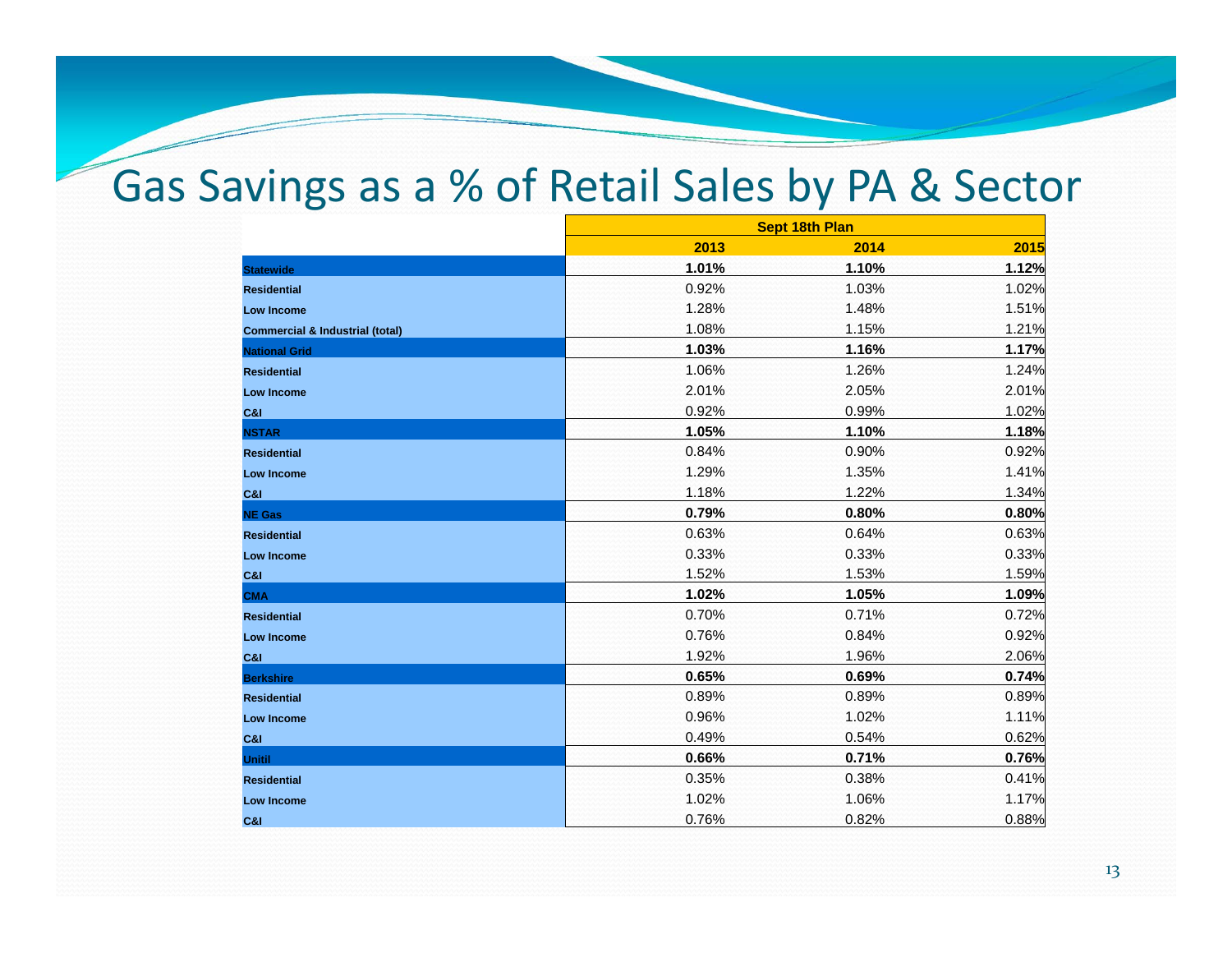## Budgets

- Focus on key cost drivers based on PA/consultant discussions
- Note that, compared to July, costs are: (1) down for electric; (2) up for gas, with the application of most recent EM&V results , increased savings and inclusion of RCS costs being among drivers of gas costs
- Discussions have been largely focused on certain cost drivers (EM&V, codes and standards, new measures since 2011, varying measure mixes in different service areas)
	- Not pragmatic to study every single cost driver ‐ PAs and consultants chose these drivers and studied sample PAs (National Grid and NSTAR)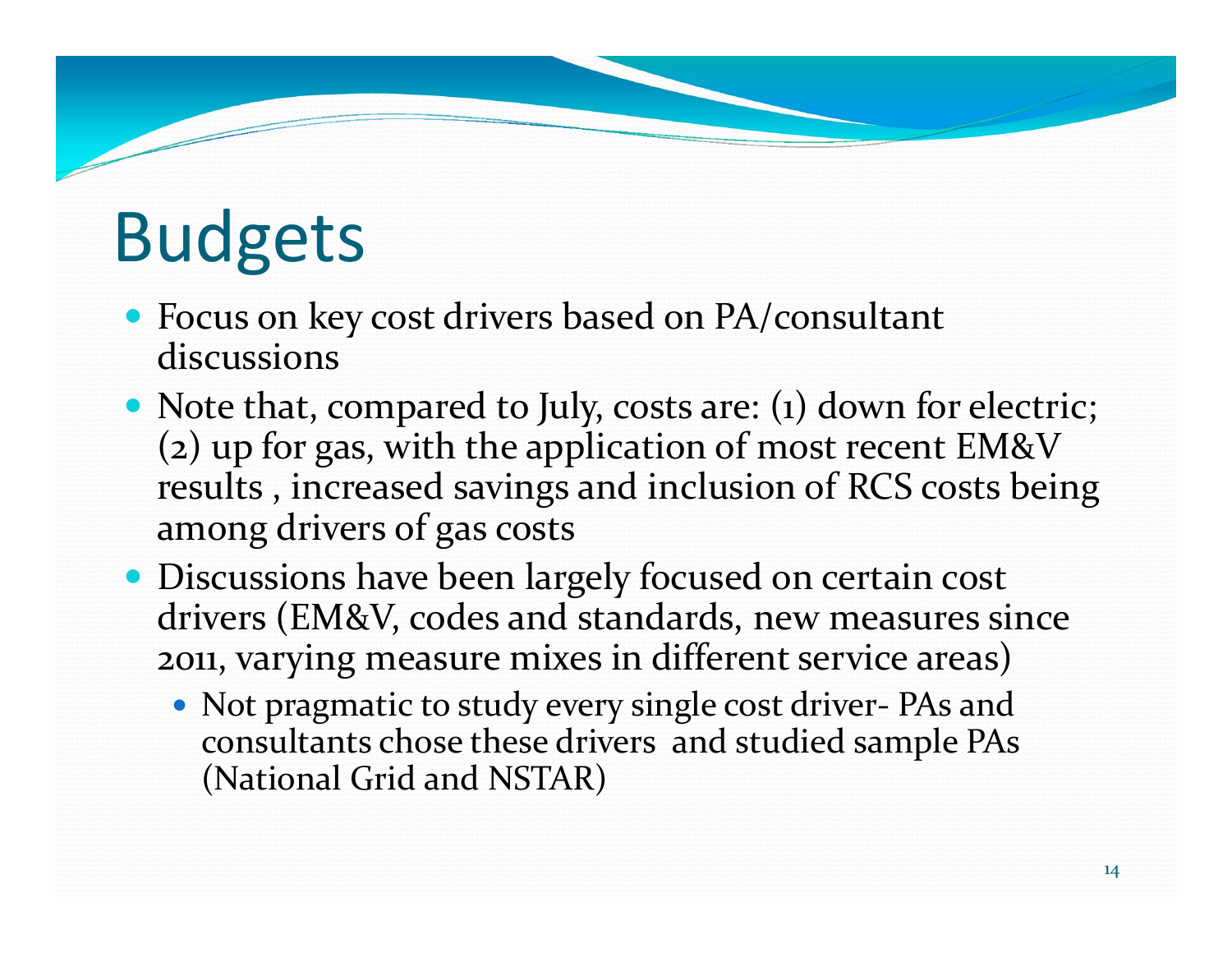## Budgets (Electric)

| <b>ELECTRIC**</b>     | <b>July</b>     | <b>September</b> | <b>Change</b>  | % Change  |
|-----------------------|-----------------|------------------|----------------|-----------|
| <b>PA<sub>s</sub></b> | \$1,569,406,742 | \$1,508,526,758  | (\$60,879,984) | $(3.9\%)$ |
| <b>Consultants</b>    | \$1,462,403,829 | \$1,474,825,937  | \$12,422,108   | 0.8%      |
| <b>Difference</b>     | \$107,002,913   | \$33,700,821     |                |           |
| % Difference          | 7.3%            | 2.3%             |                |           |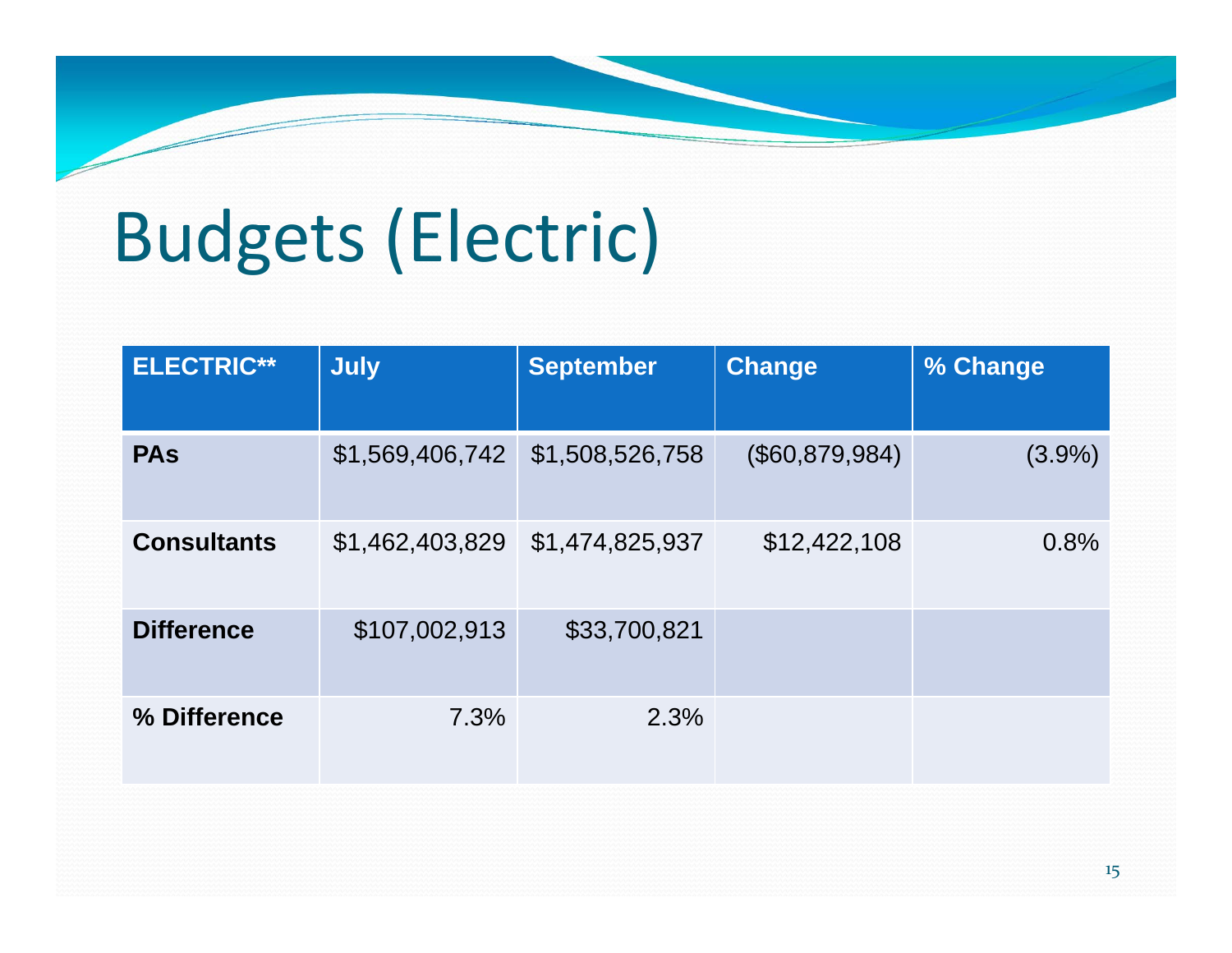#### Budgets (Gas)

| <b>GAS</b>         | <b>July</b>       | <b>September</b> | <b>Change</b>   | % Change |
|--------------------|-------------------|------------------|-----------------|----------|
| <b>PAS</b>         | \$473,242,425     | \$537,576,286    | \$64,333,860    | 13.6%    |
| <b>Consultants</b> | \$577,491,906     | \$471,922,295    | (\$105,569,610) | (18.3%)  |
| <b>Difference</b>  | (\$104, 249, 480) | \$65,653,990     |                 |          |
| % Difference       | $(18.1\%)$        | 13.9%            |                 |          |

\* Budgets are not directly comparable between July & September or between PA & consultants due to wide range of savings targets and varying budget assumptions. Also, RCS costs of \$22 million not included in July, but included in September as a result of energy bill provisions changing cost recovery approach- not budget increases, but reallocations.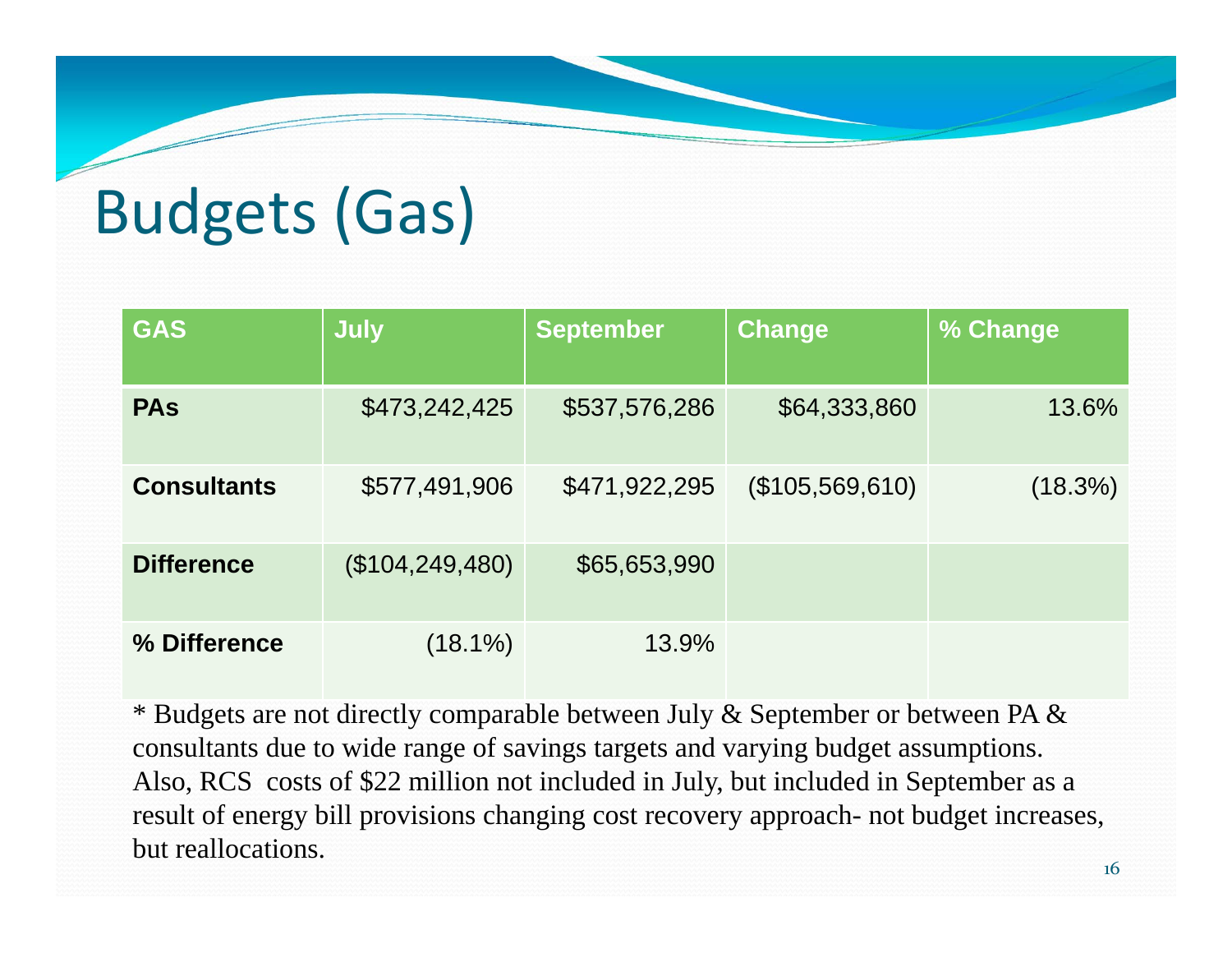#### Costs to Achieve

- Costs to achieve electric goals (\$/lifetime kwh) have been reduced since July
- Costs to achieve gas goals (\$/lifetime therm) have been increased since July
- PAs and consultants differ on appropriate level of costs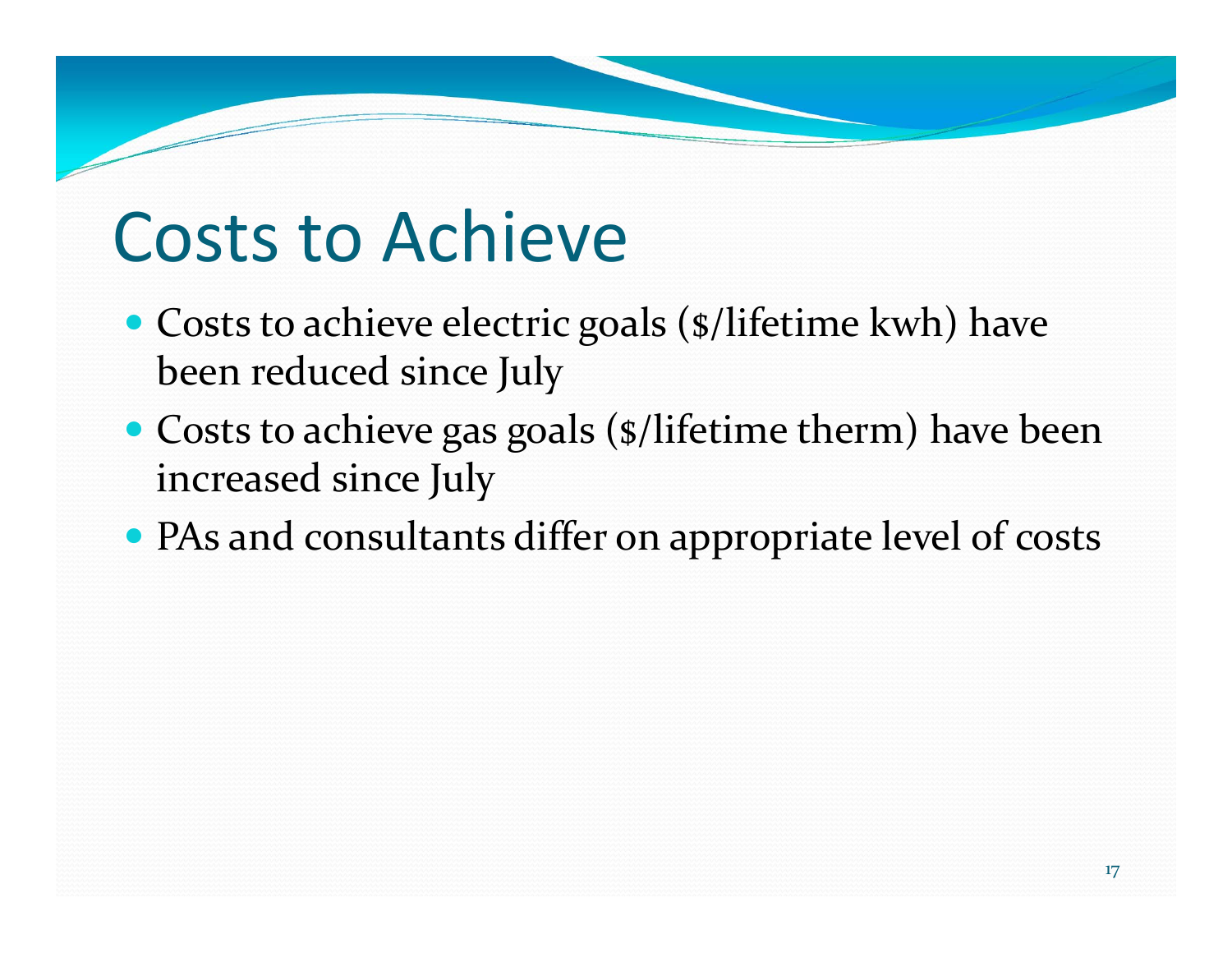### Cost to Achieve (\$/lifetime kwh)

| <b>ELECTRIC</b>    | <b>July</b> | <b>September</b> | <b>Change</b> | % Change  |
|--------------------|-------------|------------------|---------------|-----------|
| <b>PAS</b>         | \$0.039     | \$0.037          | (\$0.002)     | $(4.2\%)$ |
| <b>Consultants</b> | \$0.033     | \$0.034          | \$0.001       | 2.8%      |
| <b>Difference</b>  | \$0.006     | \$0.003          |               |           |
| % Difference       | 18.7%       | 10.7%            |               |           |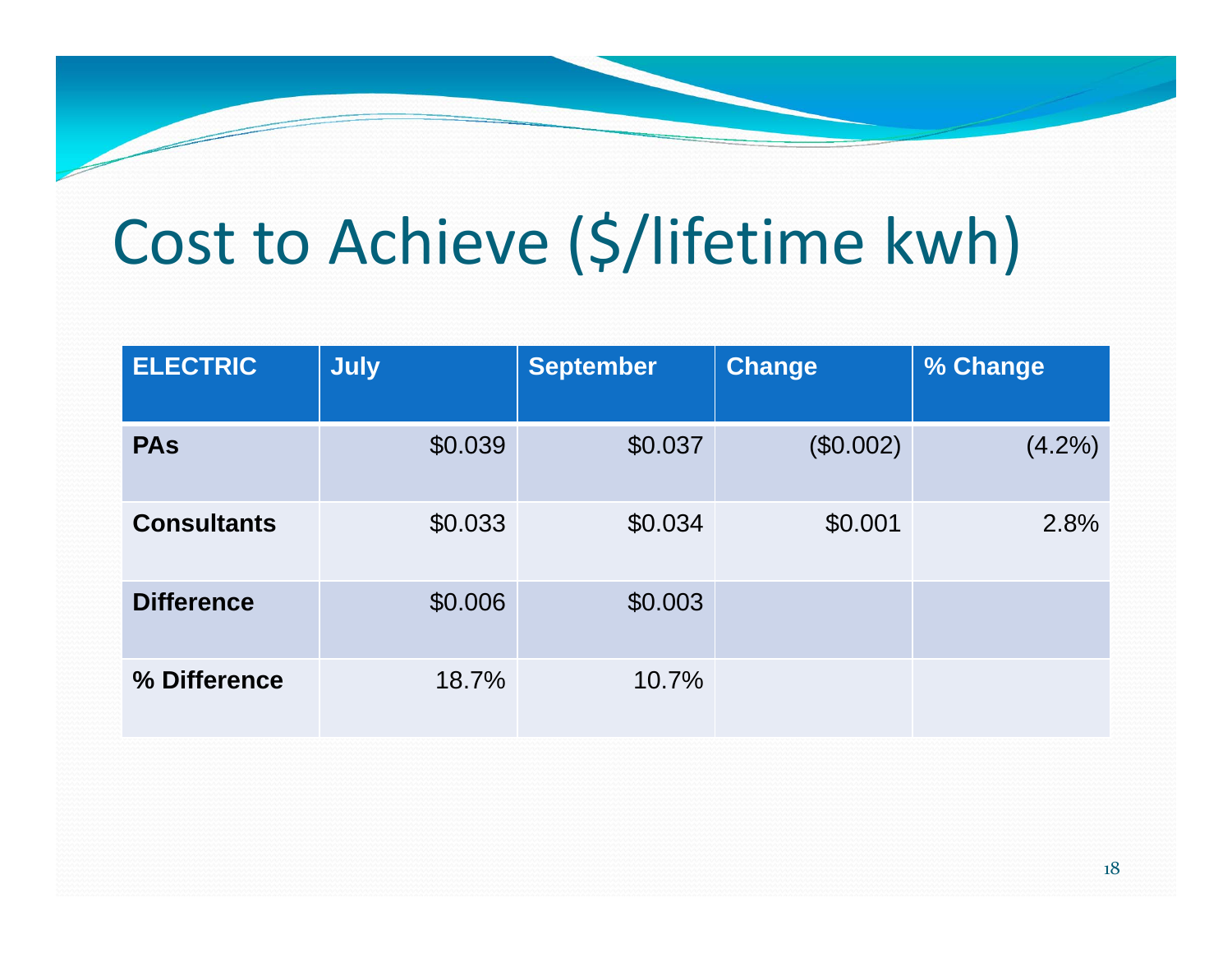## Electric \$/lifetime KWh by PA

|                      |         | <b>July 2nd Plan</b> |         |          | <b>Sept 18th Plan</b> |          |  |  |
|----------------------|---------|----------------------|---------|----------|-----------------------|----------|--|--|
|                      |         |                      |         |          |                       |          |  |  |
|                      | 2013    | 2014                 | 2015    | 2013     | 2014                  | 2015     |  |  |
| <b>Statewide</b>     | \$0.039 | \$0.040              | \$0.039 | \$0.0372 | \$0.0380              | \$0.0379 |  |  |
| <b>National Grid</b> | \$0.041 | \$0.041              | \$0.041 | \$0.0368 | \$0.0374              | \$0.0374 |  |  |
| <b>NSTAR</b>         | \$0.034 | \$0.036              | \$0.035 | \$0.0328 | \$0.0343              | \$0.0340 |  |  |
| <b>WMECo</b>         | \$0.038 | \$0.040              | \$0.041 | \$0.0508 | \$0.0506              | \$0.0519 |  |  |
| <b>CLC</b>           | \$0.088 | \$0.079              | \$0.082 | \$0.0726 | \$0.0685              | \$0.0724 |  |  |
| <b>Unitil</b>        | \$0.062 | \$0.061              | \$0.062 | \$0.0520 | \$0.0516              | \$0.0513 |  |  |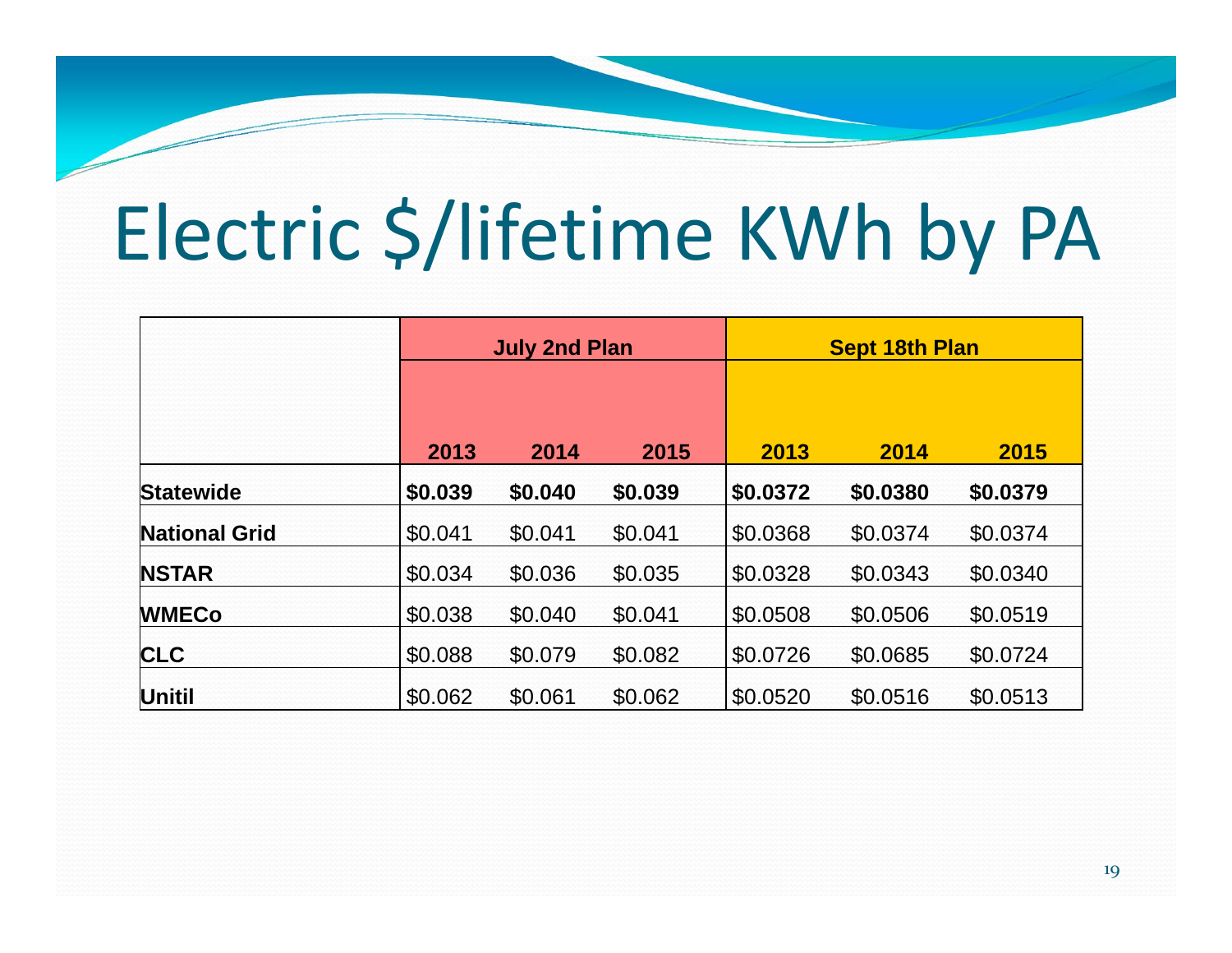#### Cost to Achieve (\$/lifetime therm)

| <b>GAS</b>         | <b>July</b> | <b>September</b> | <b>Change</b> | % Change |
|--------------------|-------------|------------------|---------------|----------|
| <b>PAS</b>         | \$0.546     | \$0.592          | \$0.046       | 7.8%     |
| <b>Consultants</b> | \$0.458     | \$0.500          | \$0.042       | 8.4%     |
| <b>Difference</b>  | \$0.088     | \$0.092          |               |          |
| % Difference       | 19.2%       | 18.4%            |               |          |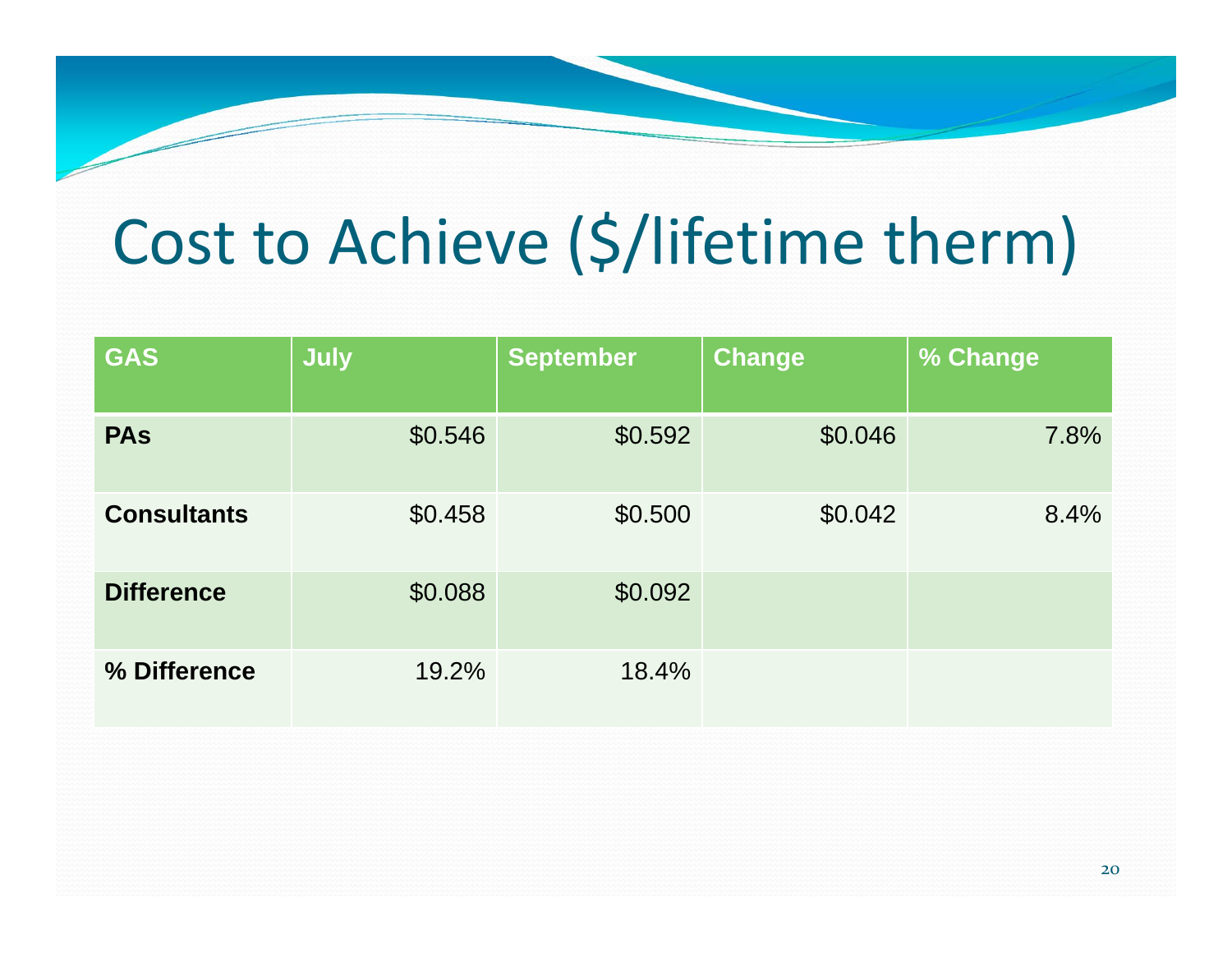# Gas \$/lifetime therm by PA

|                      | <b>July 2nd Plan</b> |        |        | <b>Sept 18th Plan</b> |        |        |  |
|----------------------|----------------------|--------|--------|-----------------------|--------|--------|--|
|                      |                      |        |        |                       |        |        |  |
|                      | 2013                 | 2014   | 2015   | 2013                  | 2014   | 2015   |  |
| <b>Statewide</b>     | \$0.54               | \$0.55 | \$0.55 | \$0.59                | \$0.59 | \$0.59 |  |
| <b>National Grid</b> | \$0.60               | \$0.61 | \$0.61 | \$0.68                | \$0.68 | \$0.67 |  |
| <b>NSTAR</b>         | \$0.52               | \$0.52 | \$0.53 | \$0.50                | \$0.50 | \$0.50 |  |
| <b>CMA</b>           | \$0.44               | \$0.44 | \$0.45 | \$0.48                | \$0.49 | \$0.50 |  |
| <b>NEG</b>           | \$0.55               | \$0.56 | \$0.53 | \$0.54                | \$0.60 | \$0.60 |  |
| <b>Berkshire</b>     | \$0.47               | \$0.45 | \$0.44 | \$0.51                | \$0.49 | \$0.48 |  |
| <b>Unitil</b>        | \$0.47               | \$0.49 | \$0.50 | \$0.50                | \$0.51 | \$0.51 |  |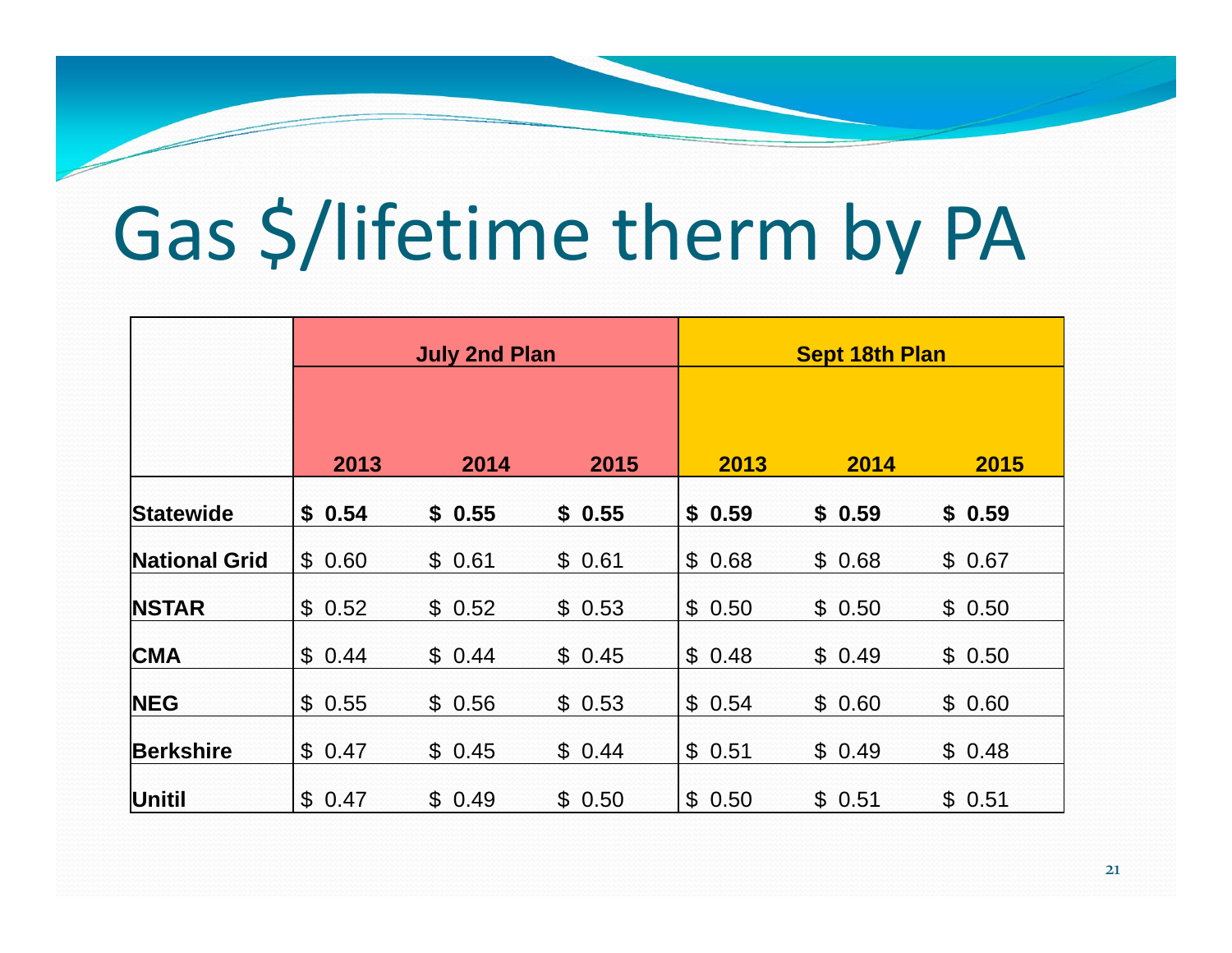#### Benefits

• The following table shows the \$ value of benefits for both the electric and gas Plan elements as <sup>a</sup> way to take into account all expected energy savings, including oil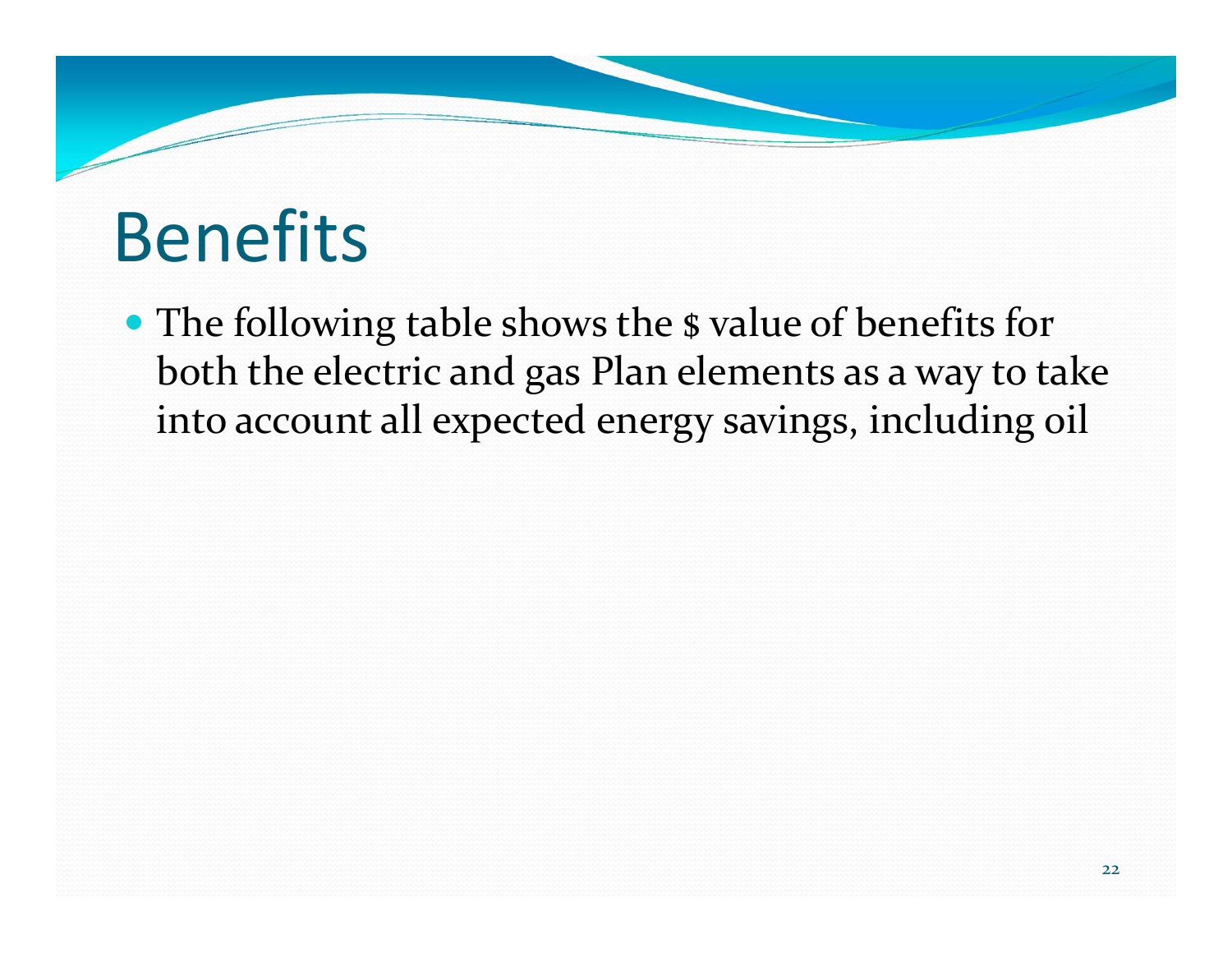## \$ Value of Benefits (Elec)

| <b>ELECTRIC</b>    | <b>July</b> | September | <b>Change</b> | % Change |
|--------------------|-------------|-----------|---------------|----------|
| <b>PAS</b>         | \$6,963     | \$7,565   | \$601.5       | 8.0%     |
| <b>Consultants</b> | \$7,550     | \$8,029   | \$478.4       | 6.0%     |
| <b>Difference</b>  | \$586.7     | \$463.6   |               |          |
| % Difference       | 7.8%        | 5.8%      |               |          |

\*Increased NEIs from EM&V results applied in September (but not July) have contributed, along with increased savings, to the significant % change shown above.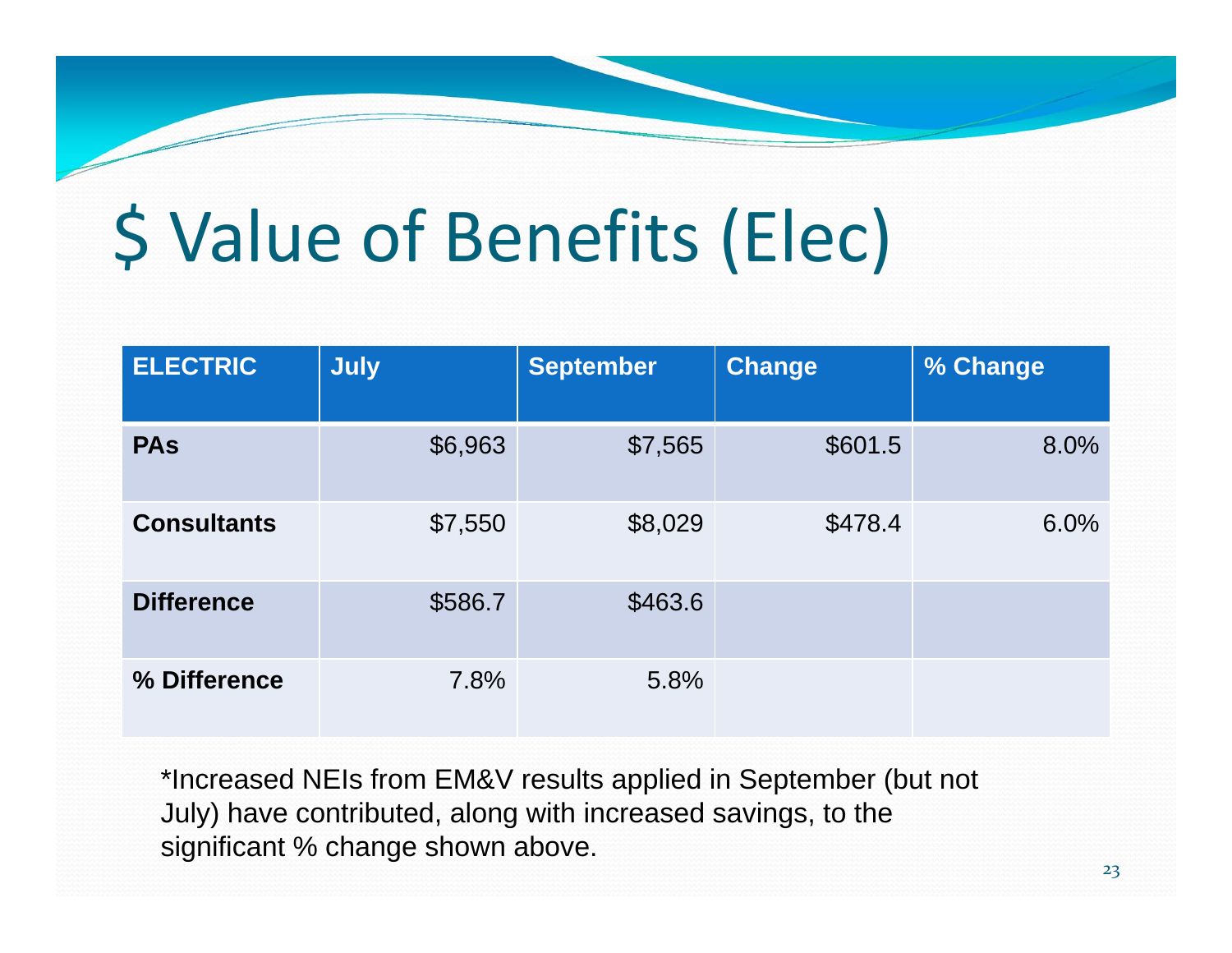## \$ Value of Benefits (Gas)

| <b>GAS</b>         | <b>July</b> | <b>September</b> | <b>Change</b> | % Change |
|--------------------|-------------|------------------|---------------|----------|
| <b>PAS</b>         | \$1,093     | \$1,225          | \$131.7       | 10.8%    |
| <b>Consultants</b> | \$1,590     | \$1,273          | (\$317.2)     | (24.9%)  |
| <b>Difference</b>  | \$497.2     | \$48.2           |               |          |
| % Difference       | 31.3%       | 3.8%             |               |          |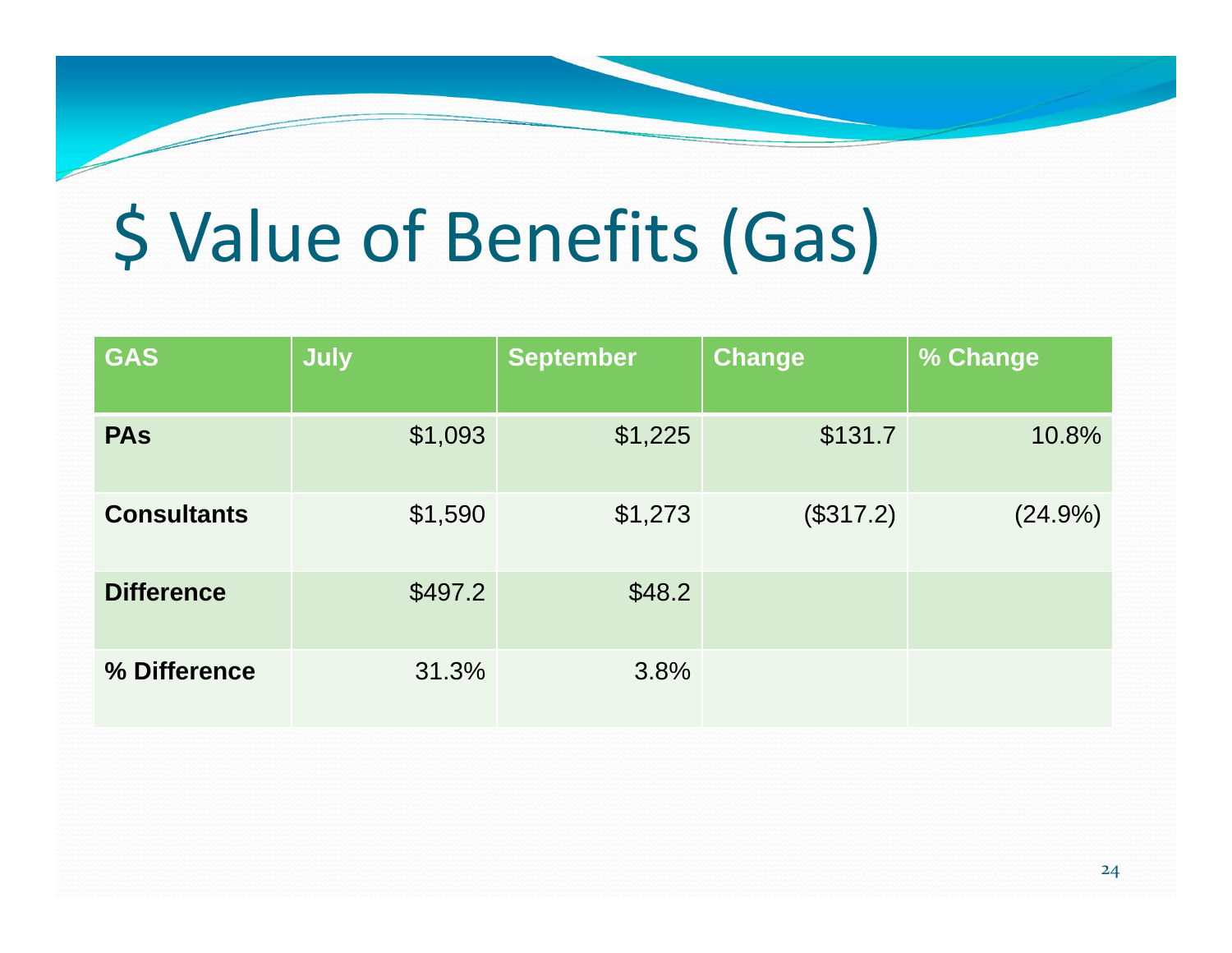### Performance Incentives

- PI is an element of a total costs/savings/benefits package
- PI to be addressed in separate presentations, but is integrally related to savings and cost proposals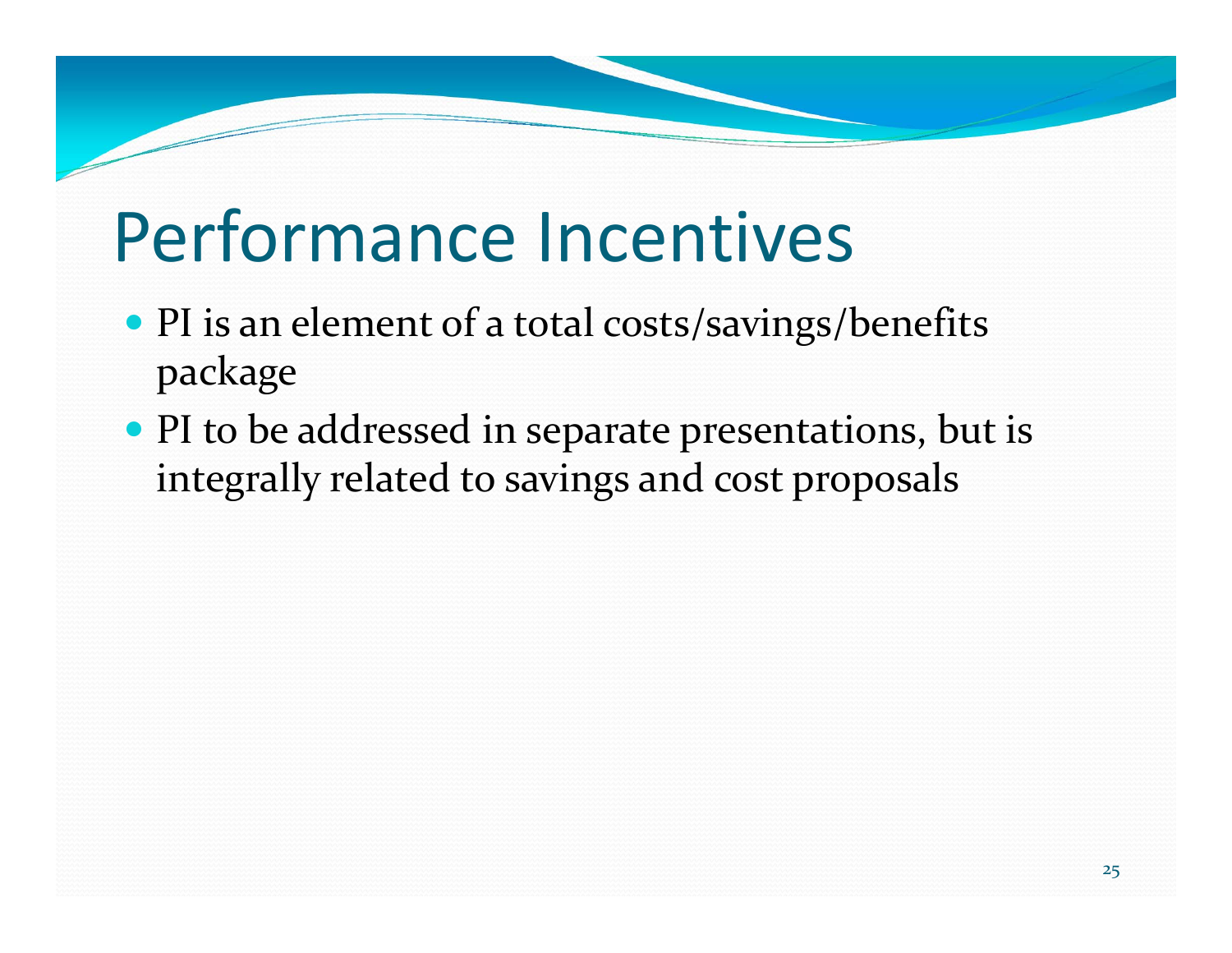## Special Council Priorities‐ Deep Savings

- Program design updates
- Market segmentation and targeting
- Contractor Training
- Addressing hard to reach communities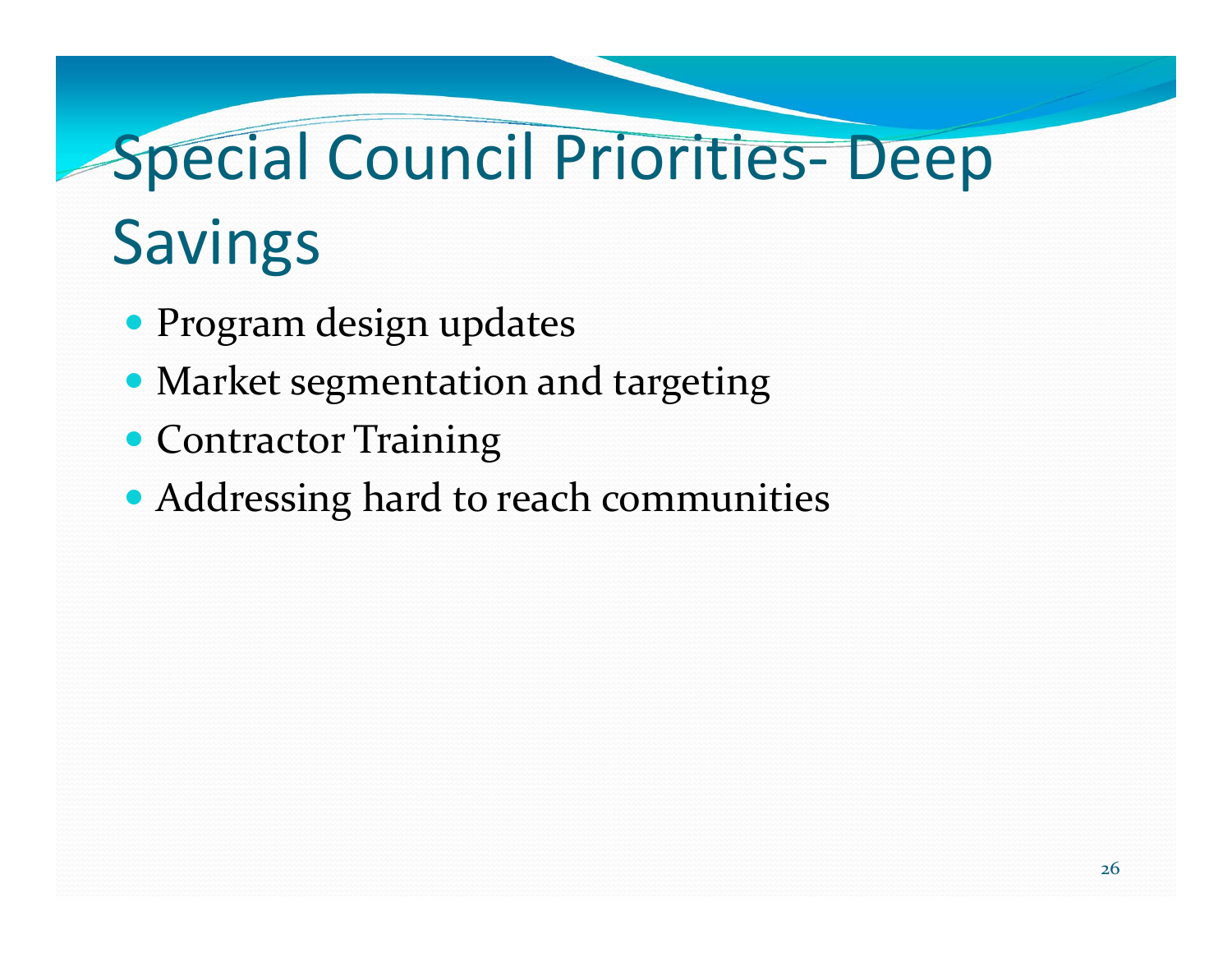#### Special Council Priorities‐ Variances

- PAs have worked to address differences, including developing common assumptions
- Some variations appropriate given unique nature of each service territory
- Consultants continue to seek reduced variances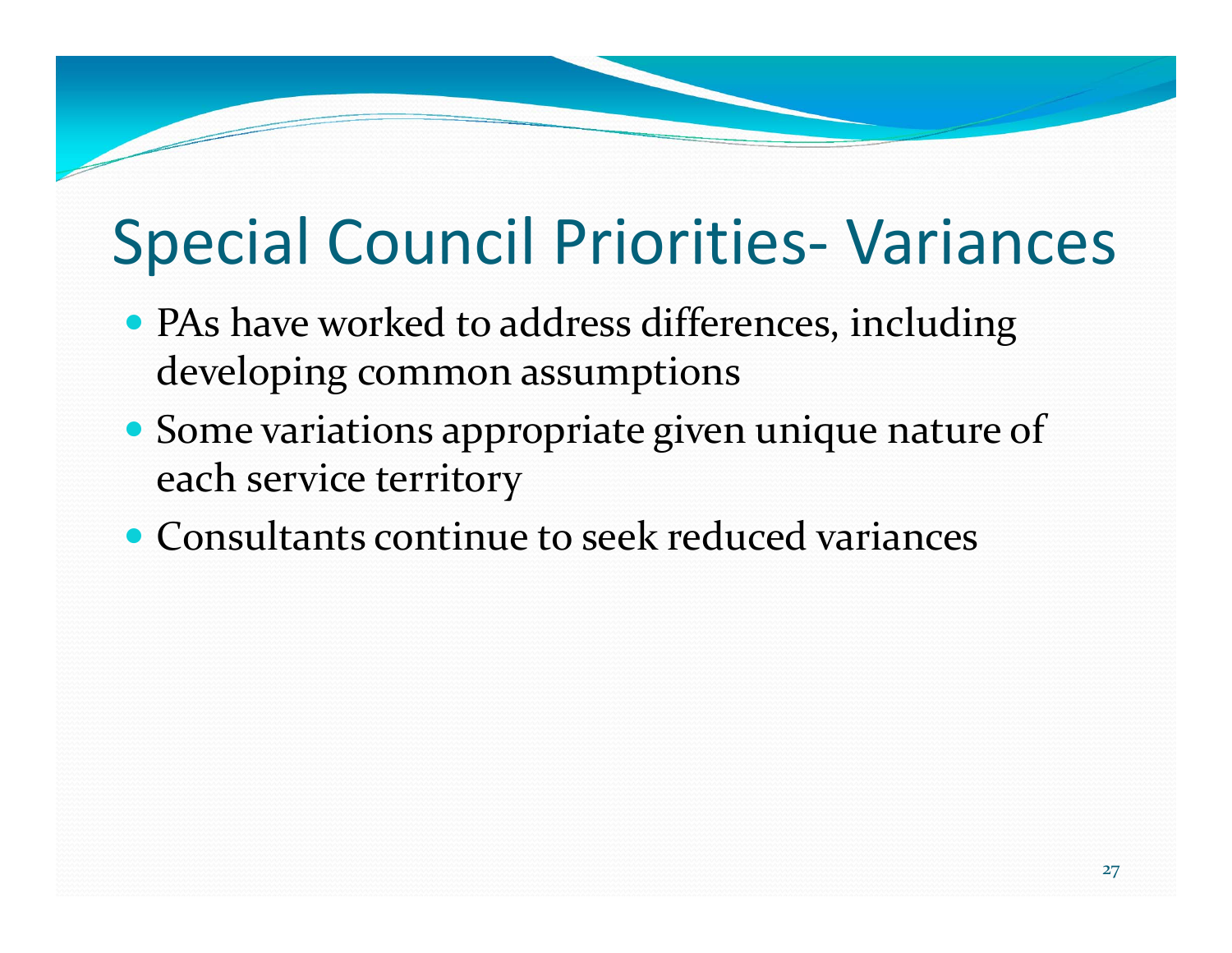### Next Steps

- Ongoing efforts to bridge gaps and enhance understanding will continue
- Next draft of Plan scheduled for filing on October 5, 2012, subject to ongoing discussions of optimal timing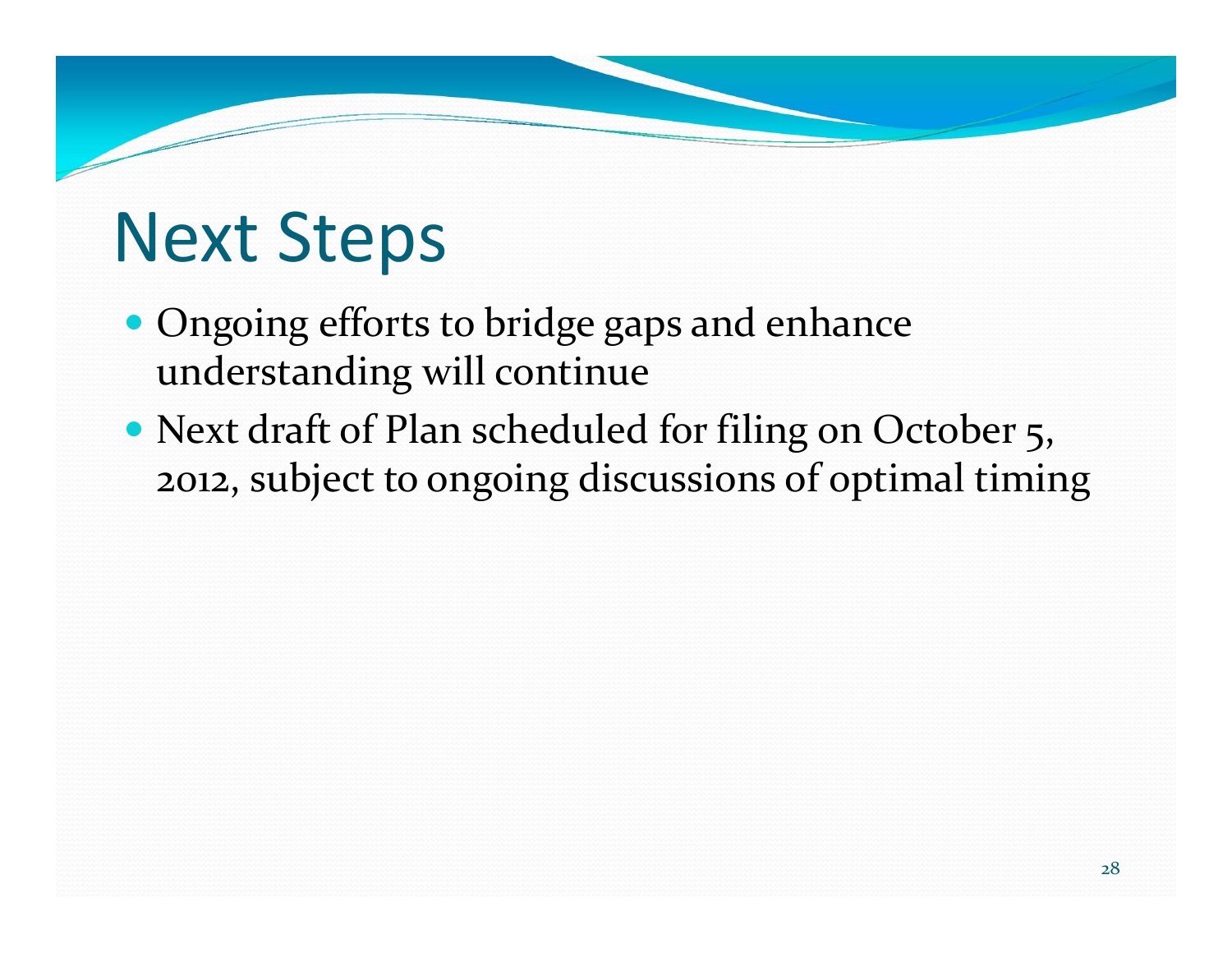#### Electric Statewide Summary Tables

|                              | <b>July 2nd Plan</b>                |                      |                             | <b>Sept 18th Plan</b> |                               |                        |  |
|------------------------------|-------------------------------------|----------------------|-----------------------------|-----------------------|-------------------------------|------------------------|--|
|                              | 2013                                | 2014                 | 2015                        | 2013                  | 2014                          | 2015                   |  |
| Sales (MWh)                  | 47,763,309                          | 48,460,704           | 48,960,921                  | 47,763,309            | 48,460,704                    | 48,960,921             |  |
| <b>Annual Savings (MWh)</b>  | 1,177,795                           | 1,206,302            | 1,219,163                   | 1,184,139             | 1,218,520                     | 1,255,545              |  |
| Goals as % Of Sales          | 2.47%                               | 2.49%                | 2.49%                       | 2.48%                 | 2.51%                         | 2.56%                  |  |
| <b>Budgets</b>               | \$513,825,825                       | \$521,946,840        | 533,634,078<br>$\mathbb{S}$ | \$487,706,107         | $\mathfrak{S}$<br>498,690,801 | \$522,129,849          |  |
| <b>Cost per Annual kWh</b>   | $\frac{1}{2}$<br>0.436              | $\vert$ \$<br>0.433  | $\sqrt{2}$<br>0.438         | 0.412<br>$\sqrt{3}$   | \$<br>0.409                   | $\mathcal{L}$<br>0.416 |  |
|                              |                                     |                      |                             |                       |                               |                        |  |
| <b>Lifetime Savings</b>      | 13,298,811                          | 13,101,549           | 13,557,964                  | 13,117,227            | 13,137,492                    | 13,769,129             |  |
| <b>Cost per Lifetime kWh</b> | $\boldsymbol{\mathsf{S}}$<br>0.0386 | $\sqrt{3}$<br>0.0398 | $\sqrt{3}$<br>0.0394        | 0.0372<br>1\$         | 0.0380<br>1\$                 | $\sqrt{3}$<br>0.0379   |  |